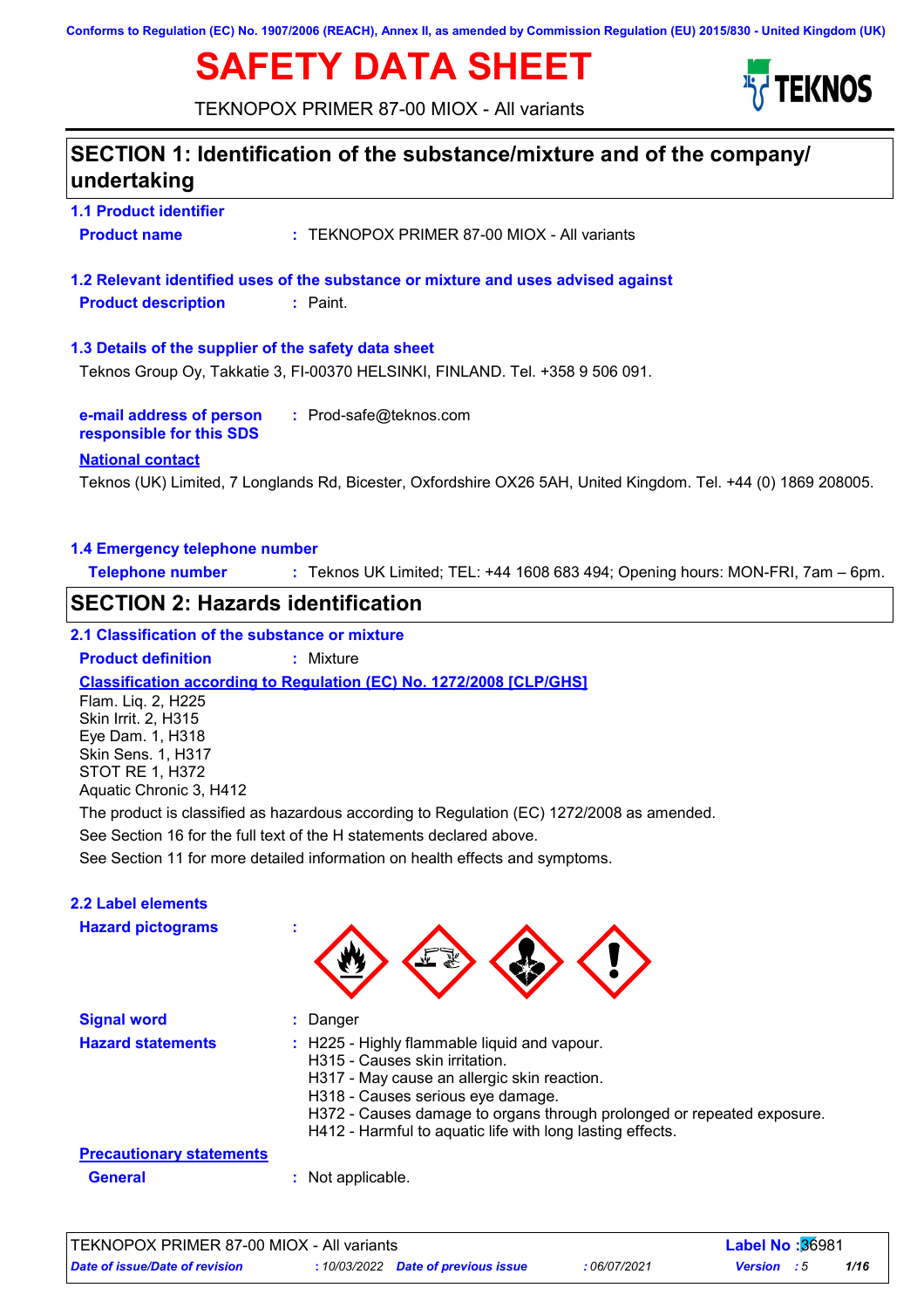## **SECTION 2: Hazards identification**

| <b>Prevention</b>                                                                                                                                               | : P280 - Wear protective gloves. Wear eye or face protection.<br>P210 - Keep away from heat, hot surfaces, sparks, open flames and other ignition<br>sources. No smoking.<br>P260 - Do not breathe vapour.                       |
|-----------------------------------------------------------------------------------------------------------------------------------------------------------------|----------------------------------------------------------------------------------------------------------------------------------------------------------------------------------------------------------------------------------|
| <b>Response</b>                                                                                                                                                 | : P305 + P351 + P338 + P310 - IF IN EYES: Rinse cautiously with water for several<br>minutes. Remove contact lenses, if present and easy to do. Continue rinsing.<br>Immediately call a POISON CENTER or doctor.                 |
| <b>Storage</b>                                                                                                                                                  | : Not applicable.                                                                                                                                                                                                                |
| <b>Disposal</b>                                                                                                                                                 | : P501 - Dispose of contents and container in accordance with all local, regional,<br>national and international regulations.                                                                                                    |
| <b>Hazardous ingredients</b>                                                                                                                                    | : crystalline silica, respirable powder<br>Phenol, 4,4'-(1-methylethylidene)bis-, polymer with 2,2'-[(1-methylethylidene)bis<br>(4,1-phenyleneoxymethylene)]bis[oxirane<br>Bis[4-(2,3-epoxypropoxy)phenyl]propane<br>iso-butanol |
| <b>Supplemental label</b><br>elements                                                                                                                           | : Warning! Hazardous respirable droplets may be formed when sprayed. Do not<br>breathe spray or mist.                                                                                                                            |
| <b>Annex XVII - Restrictions</b><br>on the manufacture,<br>placing on the market and<br>use of certain dangerous<br>substances, mixtures and<br><b>articles</b> |                                                                                                                                                                                                                                  |
|                                                                                                                                                                 |                                                                                                                                                                                                                                  |

#### **2.3 Other hazards**

**Other hazards which do : not result in classification** : None known.

## **SECTION 3: Composition/information on ingredients**

| <b>Product/ingredient name</b>                                                                                                           | <b>Identifiers</b>                                                                     | $\frac{9}{6}$ | <b>Regulation (EC) No.</b><br>1272/2008 [CLP]                                                                                                                                                              | <b>Type</b> |
|------------------------------------------------------------------------------------------------------------------------------------------|----------------------------------------------------------------------------------------|---------------|------------------------------------------------------------------------------------------------------------------------------------------------------------------------------------------------------------|-------------|
| crystalline silica, respirable powder   EC: 238-878-4                                                                                    | CAS: 14808-60-7                                                                        | $≥10 - ≤25$   | <b>STOT RE 1, H372</b><br>(inhalation)                                                                                                                                                                     | [1] [2]     |
| Phenol, 4,4'-(1-methylethylidene)<br>bis-, polymer with 2,2'-[<br>(1-methylethylidene)bis<br>(4,1-phenyleneoxymethylene)]bis<br>[oxirane | CAS: 25036-25-3                                                                        | $≥10 - ≤25$   | Skin Irrit. 2, H315<br>Eye Irrit. 2, H319<br>Skin Sens. 1, H317                                                                                                                                            | $[1]$       |
| Bis[4-(2,3-epoxypropoxy)phenyl]<br>propane                                                                                               | REACH #:<br>01-2119456619-26<br>EC: 216-823-5<br>CAS: 1675-54-3<br>Index: 603-073-00-2 | $≤10$         | Skin Irrit. 2, H315<br>Eye Irrit. 2, H319<br>Skin Sens. 1, H317<br>Aquatic Chronic 2,<br>H411                                                                                                              | $[1]$       |
| Xylene                                                                                                                                   | REACH #:<br>01-2119488216-32<br>EC: 215-535-7<br>CAS: 1330-20-7<br>Index: 601-022-00-9 | $≤7.3$        | Flam. Liq. 3, H226<br>Acute Tox. 4, H312<br>Acute Tox. 4, H332<br>Skin Irrit. 2, H315<br>Eye Irrit. 2, H319<br><b>STOT SE 3, H335</b><br><b>STOT RE 2, H373</b><br>(oral, inhalation)<br>Asp. Tox. 1, H304 | [1] [2]     |
| Methylisobutylketone                                                                                                                     | REACH #:<br>01-2119473980-30<br>EC: 203-550-1<br>CAS: 108-10-1<br>Index: 606-004-00-4  | $\leq 5$      | Flam. Liq. 2, H225<br>Acute Tox. 4, H332<br>Eye Irrit. 2, H319<br><b>STOT SE 3, H335</b><br><b>EUH066</b>                                                                                                  | [1] [2]     |
| iso-butanol                                                                                                                              | REACH #:<br>01-2119484609-23<br>EC: 201-148-0                                          | $\leq 5$      | Flam. Liq. 3, H226<br>Skin Irrit. 2, H315<br>Eye Dam. 1, H318                                                                                                                                              | [1] [2]     |
| TEKNOPOX PRIMER 87-00 MIOX - All variants                                                                                                |                                                                                        |               | Label No: 36981                                                                                                                                                                                            |             |
| Date of issue/Date of revision                                                                                                           | : 10/03/2022 Date of previous issue                                                    | :06/07/2021   | Version : 5                                                                                                                                                                                                | 2/16        |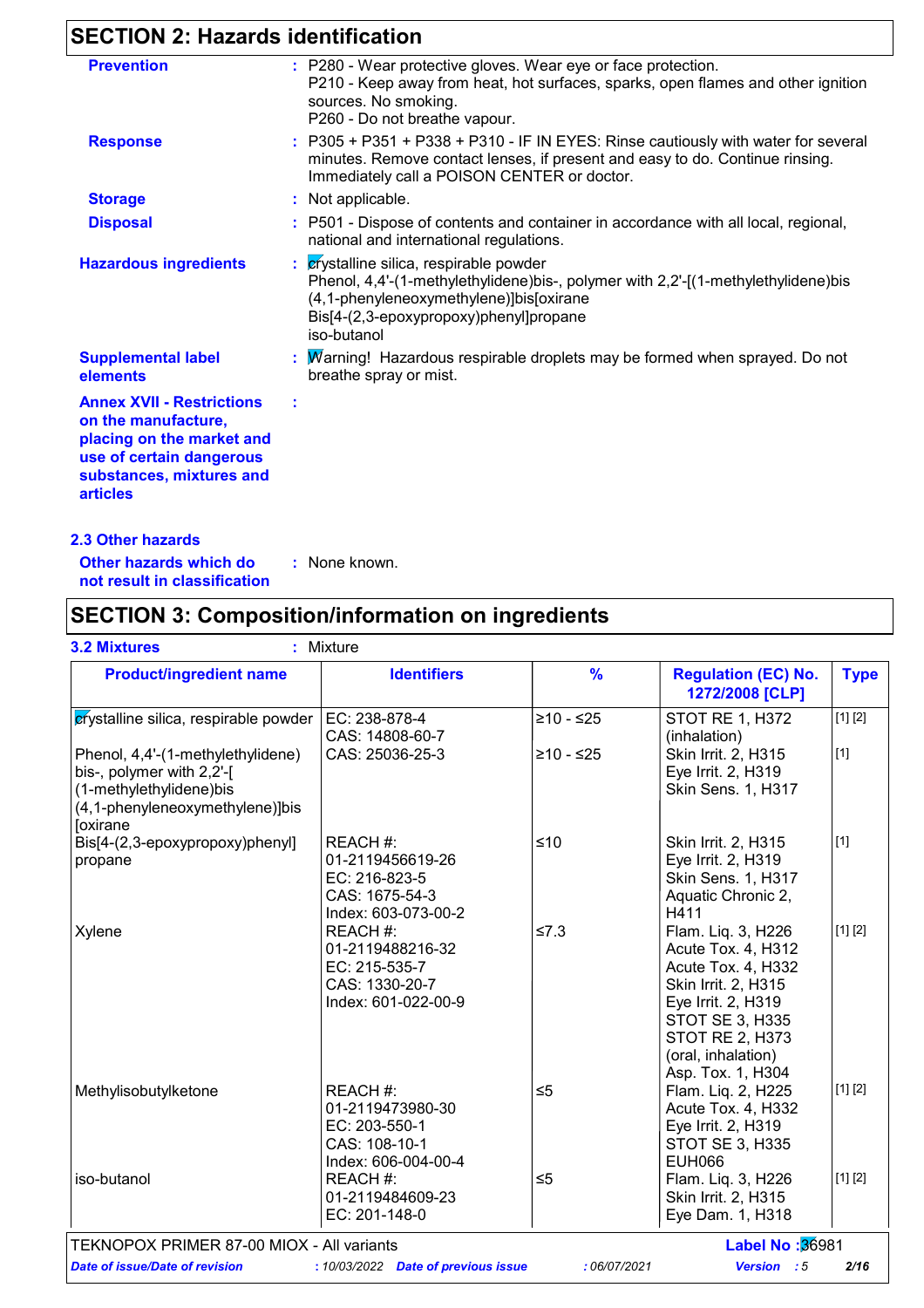|                               | CAS: 78-83-1        |          | STOT SE 3, H335           |            |
|-------------------------------|---------------------|----------|---------------------------|------------|
|                               | Index: 603-108-00-1 |          | <b>STOT SE 3, H336</b>    |            |
| phenol, methylstyrenated      | REACH #:            | $\leq 5$ | Skin Irrit. 2, H315       | $[1]$      |
|                               | 01-2119555274-38    |          | <b>Skin Sens. 1, H317</b> |            |
|                               | EC: 270-966-8       |          | Aquatic Chronic 3,        |            |
|                               | CAS: 68512-30-1     |          | H412                      |            |
| titanium dioxide              | REACH #:            | ≤3       | Carc. 2, H351             | $[1] [^*]$ |
|                               | 01-2119489379-17    |          | (inhalation)              |            |
|                               | EC: $236-675-5$     |          |                           |            |
|                               | CAS: 13463-67-7     |          |                           |            |
| Ethylbenzene                  | REACH #:            | ≤3       | Flam. Liq. 2, H225        | [1] [2]    |
|                               | 01-2119489370-35    |          | Acute Tox. 4, H332        |            |
|                               | EC: $202 - 849 - 4$ |          | STOT RE 2, H373           |            |
|                               | CAS: 100-41-4       |          | (hearing organs) (oral,   |            |
|                               | Index: 601-023-00-4 |          | inhalation)               |            |
|                               |                     |          | Asp. Tox. 1, H304         |            |
| N,N'-ethane-1,2-diylbis       | REACH #:            | ≤ $0.3$  | Skin Sens. 1B, H317       | $[1]$      |
| (12-hydroxyoctadecan-1-amide) | 01-2119978265-26    |          | Aquatic Chronic 3,        |            |
|                               | EC: $204-613-6$     |          | H412                      |            |
|                               | CAS: 123-26-2       |          |                           |            |
|                               |                     |          | See Section 16 for        |            |
|                               |                     |          | the full text of the H    |            |
|                               |                     |          | statements declared       |            |
|                               |                     |          | above.                    |            |

There are no additional ingredients present which, within the current knowledge of the supplier and in the concentrations applicable, are classified as hazardous to health or the environment, are PBTs, vPvBs or Substances of equivalent concern, or have been assigned a workplace exposure limit and hence require reporting in this section.

**Type** 

 $\boxed{1}$  Substance classified with a health or environmental hazard

[2] Substance with a workplace exposure limit

[3] Substance meets the criteria for PBT according to Regulation (EC) No. 1907/2006, Annex XIII

[4] Substance meets the criteria for vPvB according to Regulation (EC) No. 1907/2006, Annex XIII

[5] Substance of equivalent concern

[6] Additional disclosure due to company policy

[\*] The classification as a carcinogen by inhalation applies only to mixtures placed on the market in powder form containing 1% or more of titanium dioxide particles with diameter ≤ 10 μm not bound within a matrix.

Occupational exposure limits, if available, are listed in Section 8.

### **SECTION 4: First aid measures**

#### **4.1 Description of first aid measures**

| <b>Eye contact</b>  | : Get medical attention immediately. Call a poison center or physician. Immediately<br>flush eyes with plenty of water, occasionally lifting the upper and lower eyelids.<br>Check for and remove any contact lenses. Continue to rinse for at least 10 minutes.<br>Chemical burns must be treated promptly by a physician.                                                                                                                                                                                                                                                                                                                                                                                                           |
|---------------------|---------------------------------------------------------------------------------------------------------------------------------------------------------------------------------------------------------------------------------------------------------------------------------------------------------------------------------------------------------------------------------------------------------------------------------------------------------------------------------------------------------------------------------------------------------------------------------------------------------------------------------------------------------------------------------------------------------------------------------------|
| <b>Inhalation</b>   | : Get medical attention immediately. Call a poison center or physician. Remove<br>victim to fresh air and keep at rest in a position comfortable for breathing. If it is<br>suspected that fumes are still present, the rescuer should wear an appropriate mask<br>or self-contained breathing apparatus. If not breathing, if breathing is irregular or if<br>respiratory arrest occurs, provide artificial respiration or oxygen by trained personnel.<br>It may be dangerous to the person providing aid to give mouth-to-mouth<br>resuscitation. If unconscious, place in recovery position and get medical attention<br>immediately. Maintain an open airway. Loosen tight clothing such as a collar, tie,<br>belt or waistband. |
| <b>Skin contact</b> | : Get medical attention immediately. Call a poison center or physician. Wash with<br>plenty of soap and water. Remove contaminated clothing and shoes. Wash<br>contaminated clothing thoroughly with water before removing it, or wear gloves.<br>Continue to rinse for at least 10 minutes. Chemical burns must be treated promptly<br>by a physician. In the event of any complaints or symptoms, avoid further exposure.<br>Wash clothing before reuse. Clean shoes thoroughly before reuse.                                                                                                                                                                                                                                       |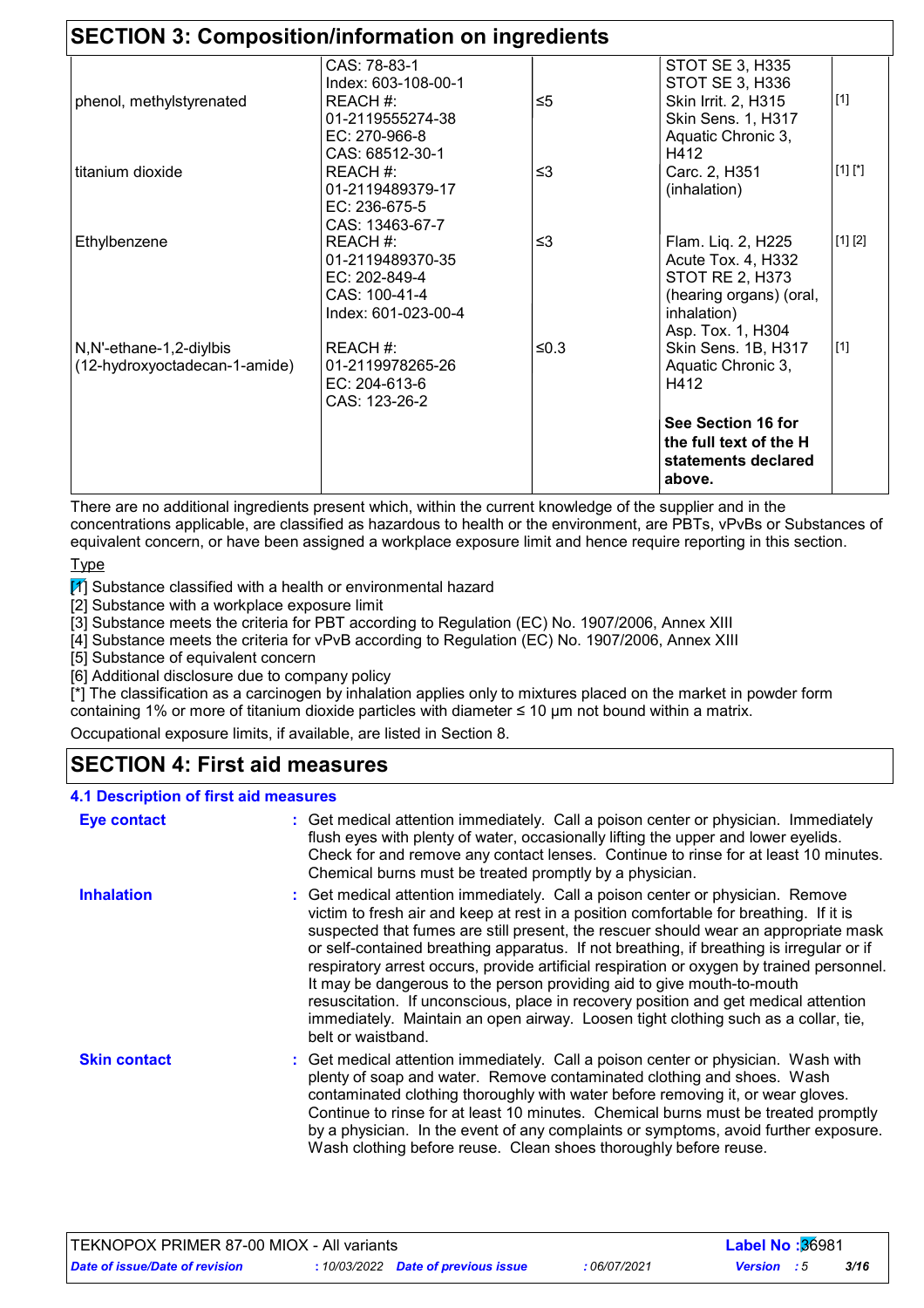## **SECTION 4: First aid measures**

| <b>Ingestion</b>                  | : Get medical attention immediately. Call a poison center or physician. Wash out<br>mouth with water. Remove dentures if any. If material has been swallowed and the<br>exposed person is conscious, give small quantities of water to drink. Stop if the<br>exposed person feels sick as vomiting may be dangerous. Do not induce vomiting<br>unless directed to do so by medical personnel. If vomiting occurs, the head should<br>be kept low so that vomit does not enter the lungs. Chemical burns must be treated<br>promptly by a physician. Never give anything by mouth to an unconscious person.<br>If unconscious, place in recovery position and get medical attention immediately.<br>Maintain an open airway. Loosen tight clothing such as a collar, tie, belt or<br>waistband. |
|-----------------------------------|------------------------------------------------------------------------------------------------------------------------------------------------------------------------------------------------------------------------------------------------------------------------------------------------------------------------------------------------------------------------------------------------------------------------------------------------------------------------------------------------------------------------------------------------------------------------------------------------------------------------------------------------------------------------------------------------------------------------------------------------------------------------------------------------|
| <b>Protection of first-aiders</b> | : No action shall be taken involving any personal risk or without suitable training. If it<br>is suspected that fumes are still present, the rescuer should wear an appropriate<br>mask or self-contained breathing apparatus. It may be dangerous to the person<br>providing aid to give mouth-to-mouth resuscitation. Wash contaminated clothing<br>thoroughly with water before removing it, or wear gloves.                                                                                                                                                                                                                                                                                                                                                                                |

|                                                           | 4.2 Most important symptoms and effects, both acute and delayed                                        |
|-----------------------------------------------------------|--------------------------------------------------------------------------------------------------------|
| <b>Over-exposure signs/symptoms</b><br><b>Eye contact</b> | : Adverse symptoms may include the following:<br>pain<br>watering<br>redness                           |
| <b>Inhalation</b>                                         | : No specific data.                                                                                    |
| <b>Skin contact</b>                                       | : Adverse symptoms may include the following:<br>pain or irritation<br>redness<br>blistering may occur |
| <b>Ingestion</b>                                          | : Adverse symptoms may include the following:<br>stomach pains                                         |

#### **4.3 Indication of any immediate medical attention and special treatment needed**

| <b>Notes to physician</b>  | Treat symptomatically. Contact poison treatment specialist immediately if large |
|----------------------------|---------------------------------------------------------------------------------|
|                            | quantities have been ingested or inhaled.                                       |
| <b>Specific treatments</b> | No specific treatment.                                                          |

## **SECTION 5: Firefighting measures**

| 5.1 Extinguishing media                                   |                                                                                                                                                                                                                                                                                                                                                                                                                                           |
|-----------------------------------------------------------|-------------------------------------------------------------------------------------------------------------------------------------------------------------------------------------------------------------------------------------------------------------------------------------------------------------------------------------------------------------------------------------------------------------------------------------------|
| <b>Suitable extinguishing</b><br>media                    | : Use dry chemical, $CO2$ , water spray (fog) or foam.                                                                                                                                                                                                                                                                                                                                                                                    |
| <b>Unsuitable extinguishing</b><br>media                  | : Do not use water jet.                                                                                                                                                                                                                                                                                                                                                                                                                   |
| 5.2 Special hazards arising from the substance or mixture |                                                                                                                                                                                                                                                                                                                                                                                                                                           |
| <b>Hazards from the</b><br>substance or mixture           | : Highly flammable liquid and vapour. Runoff to sewer may create fire or explosion<br>hazard. In a fire or if heated, a pressure increase will occur and the container may<br>burst, with the risk of a subsequent explosion. This material is harmful to aquatic life<br>with long lasting effects. Fire water contaminated with this material must be<br>contained and prevented from being discharged to any waterway, sewer or drain. |
| <b>Hazardous combustion</b><br>products                   | : In a fire, decomposition may produce toxic gases/fumes.                                                                                                                                                                                                                                                                                                                                                                                 |
| <b>5.3 Advice for firefighters</b>                        |                                                                                                                                                                                                                                                                                                                                                                                                                                           |
| <b>Special protective actions</b><br>for fire-fighters    | : Promptly isolate the scene by removing all persons from the vicinity of the incident if<br>there is a fire. No action shall be taken involving any personal risk or without<br>suitable training. Move containers from fire area if this can be done without risk.<br>Use water spray to keep fire-exposed containers cool.                                                                                                             |

| TEKNOPOX PRIMER 87-00 MIOX - All variants |  |                                     |              | <b>Label No:</b> 36981 |  |      |  |
|-------------------------------------------|--|-------------------------------------|--------------|------------------------|--|------|--|
| Date of issue/Date of revision            |  | : 10/03/2022 Date of previous issue | : 06/07/2021 | <b>Version</b> : 5     |  | 4/16 |  |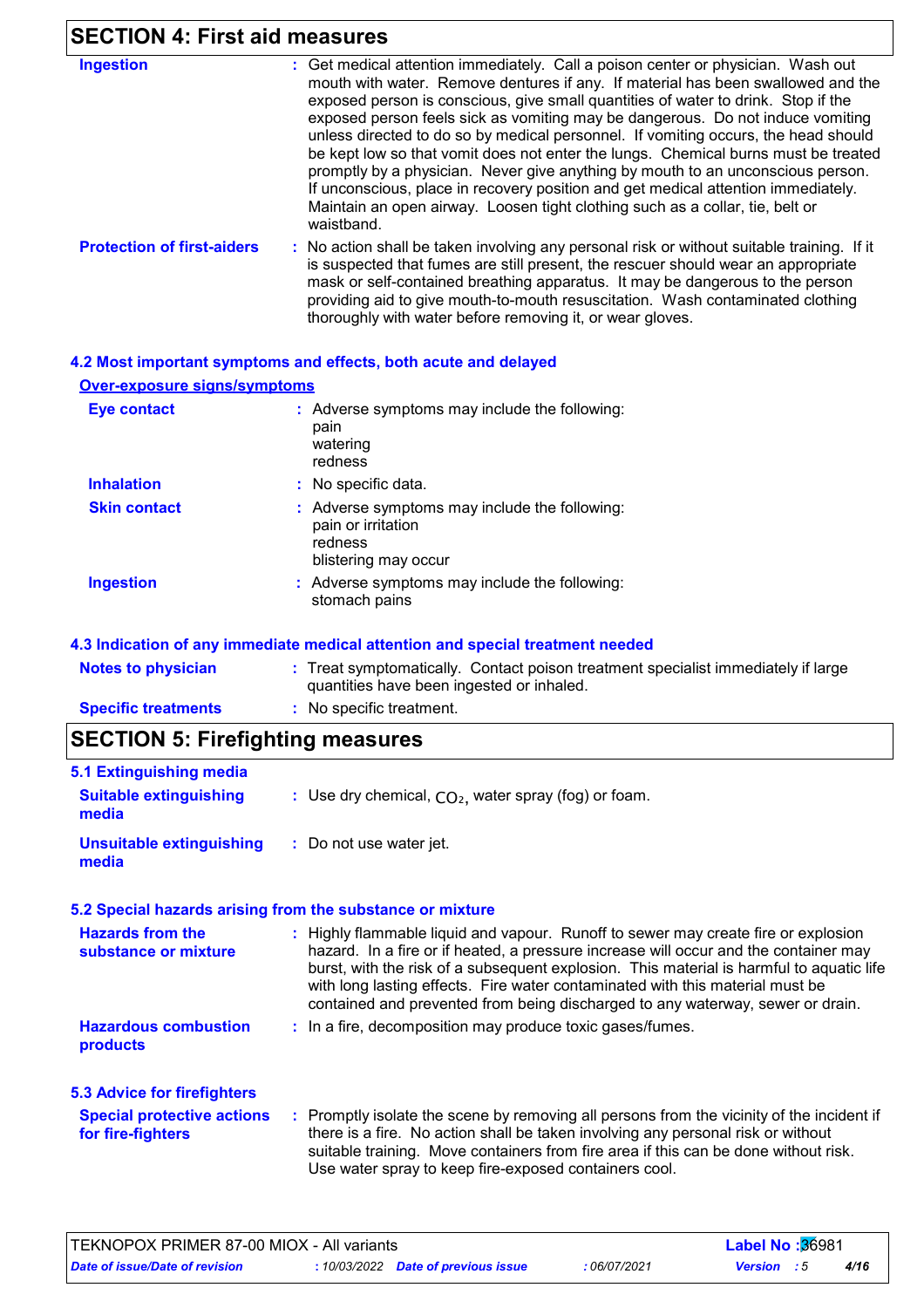## **SECTION 5: Firefighting measures**

| <b>Special protective</b><br>equipment for fire-fighters | : Fire-fighters should wear appropriate protective equipment and self-contained<br>breathing apparatus (SCBA) with a full face-piece operated in positive pressure       |
|----------------------------------------------------------|--------------------------------------------------------------------------------------------------------------------------------------------------------------------------|
|                                                          | mode. Clothing for fire-fighters (including helmets, protective boots and gloves)<br>conforming to European standard EN 469 will provide a basic level of protection for |
|                                                          | chemical incidents.                                                                                                                                                      |

## **SECTION 6: Accidental release measures**

|                                                          |     | 6.1 Personal precautions, protective equipment and emergency procedures                                                                                                                                                                                                                                                                                                                                                                                                                                                                                                                                                                                  |  |  |  |  |
|----------------------------------------------------------|-----|----------------------------------------------------------------------------------------------------------------------------------------------------------------------------------------------------------------------------------------------------------------------------------------------------------------------------------------------------------------------------------------------------------------------------------------------------------------------------------------------------------------------------------------------------------------------------------------------------------------------------------------------------------|--|--|--|--|
| For non-emergency<br>personnel                           |     | : No action shall be taken involving any personal risk or without suitable training.<br>Evacuate surrounding areas. Keep unnecessary and unprotected personnel from<br>entering. Do not touch or walk through spilt material. Shut off all ignition sources.<br>No flares, smoking or flames in hazard area. Do not breathe vapour or mist.<br>Provide adequate ventilation. Wear appropriate respirator when ventilation is<br>inadequate. Put on appropriate personal protective equipment.                                                                                                                                                            |  |  |  |  |
| For emergency responders                                 | - 1 | If specialised clothing is required to deal with the spillage, take note of any<br>information in Section 8 on suitable and unsuitable materials. See also the<br>information in "For non-emergency personnel".                                                                                                                                                                                                                                                                                                                                                                                                                                          |  |  |  |  |
| <b>6.2 Environmental</b><br>precautions                  |     | : Avoid dispersal of spilt material and runoff and contact with soil, waterways, drains<br>and sewers. Inform the relevant authorities if the product has caused environmental<br>pollution (sewers, waterways, soil or air). Water polluting material. May be harmful<br>to the environment if released in large quantities.                                                                                                                                                                                                                                                                                                                            |  |  |  |  |
| 6.3 Methods and material for containment and cleaning up |     |                                                                                                                                                                                                                                                                                                                                                                                                                                                                                                                                                                                                                                                          |  |  |  |  |
| <b>Small spill</b>                                       |     | : Stop leak if without risk. Move containers from spill area. Use spark-proof tools and<br>explosion-proof equipment. Dilute with water and mop up if water-soluble.<br>Alternatively, or if water-insoluble, absorb with an inert dry material and place in an<br>appropriate waste disposal container. Dispose of via a licensed waste disposal<br>contractor.                                                                                                                                                                                                                                                                                         |  |  |  |  |
| <b>Large spill</b>                                       |     | Stop leak if without risk. Move containers from spill area. Use spark-proof tools and<br>explosion-proof equipment. Approach the release from upwind. Prevent entry into<br>sewers, water courses, basements or confined areas. Wash spillages into an<br>effluent treatment plant or proceed as follows. Contain and collect spillage with non-<br>combustible, absorbent material e.g. sand, earth, vermiculite or diatomaceous earth<br>and place in container for disposal according to local regulations. Dispose of via a<br>licensed waste disposal contractor. Contaminated absorbent material may pose the<br>same hazard as the spilt product. |  |  |  |  |
| <b>6.4 Reference to other</b><br><b>sections</b>         |     | : See Section 1 for emergency contact information.<br>See Section 8 for information on appropriate personal protective equipment.<br>See Section 13 for additional waste treatment information.                                                                                                                                                                                                                                                                                                                                                                                                                                                          |  |  |  |  |

## **SECTION 7: Handling and storage**

The information in this section contains generic advice and guidance. The list of Identified Uses in Section 1 should be consulted for any available use-specific information provided in the Exposure Scenario(s).

#### **7.1 Precautions for safe handling**

| <b>Protective measures</b> | : Put on appropriate personal protective equipment (see Section 8). Persons with a<br>history of skin sensitization problems should not be employed in any process in<br>which this product is used. Do not get in eyes or on skin or clothing. Do not breathe<br>vapour or mist. Do not ingest. Avoid release to the environment. Use only with<br>adequate ventilation. Wear appropriate respirator when ventilation is inadequate.<br>Do not enter storage areas and confined spaces unless adequately ventilated.<br>Keep in the original container or an approved alternative made from a compatible<br>material, kept tightly closed when not in use. Store and use away from heat, sparks,<br>open flame or any other ignition source. Use explosion-proof electrical (ventilating,<br>lighting and material handling) equipment. Use only non-sparking tools. Take<br>precautionary measures against electrostatic discharges. Empty containers retain |
|----------------------------|----------------------------------------------------------------------------------------------------------------------------------------------------------------------------------------------------------------------------------------------------------------------------------------------------------------------------------------------------------------------------------------------------------------------------------------------------------------------------------------------------------------------------------------------------------------------------------------------------------------------------------------------------------------------------------------------------------------------------------------------------------------------------------------------------------------------------------------------------------------------------------------------------------------------------------------------------------------|
|                            | product residue and can be hazardous. Do not reuse container.                                                                                                                                                                                                                                                                                                                                                                                                                                                                                                                                                                                                                                                                                                                                                                                                                                                                                                  |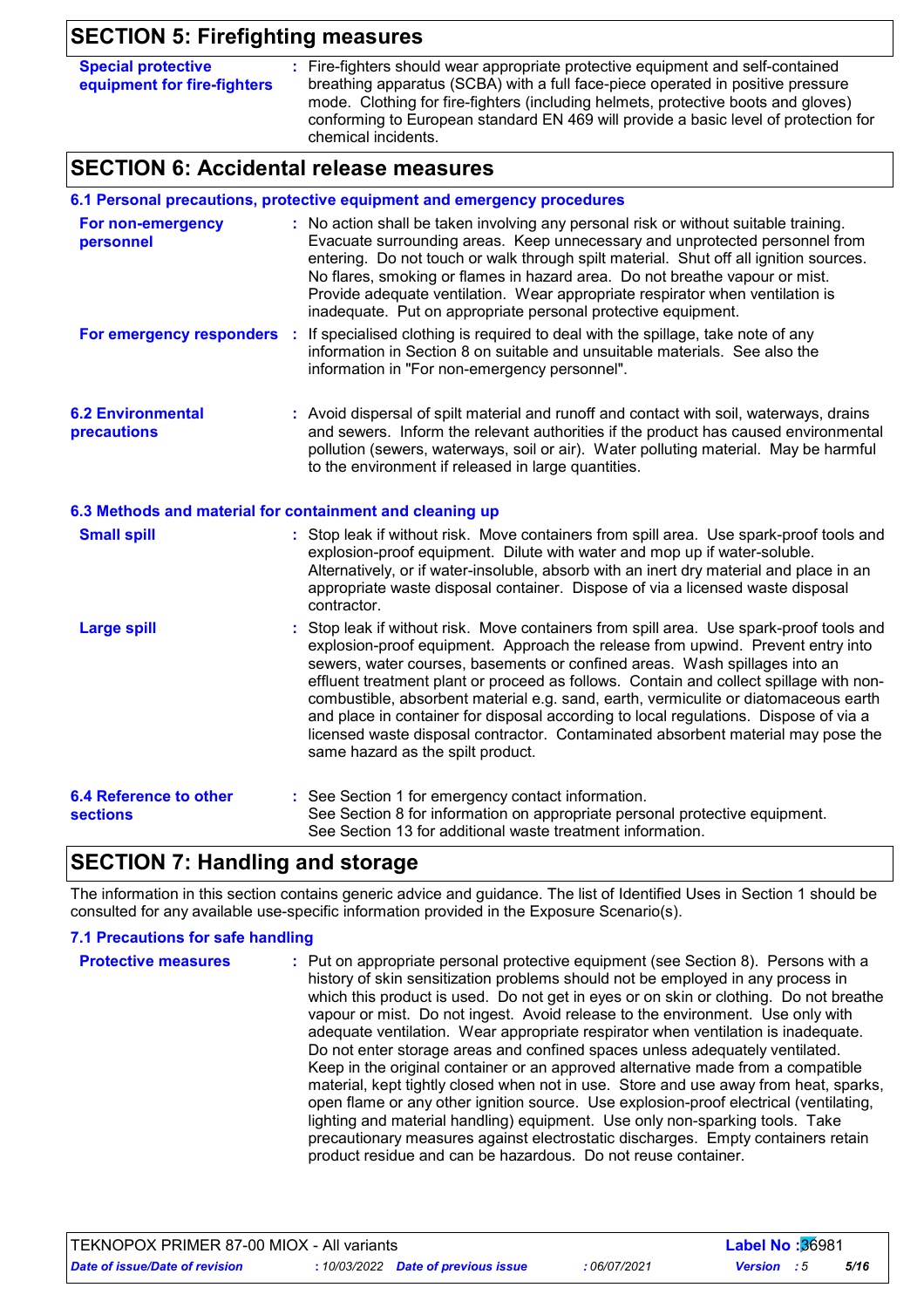### **SECTION 7: Handling and storage**

| <b>Advice on general</b><br>occupational hygiene | : Eating, drinking and smoking should be prohibited in areas where this material is<br>handled, stored and processed. Workers should wash hands and face before |
|--------------------------------------------------|-----------------------------------------------------------------------------------------------------------------------------------------------------------------|
|                                                  | eating, drinking and smoking. Remove contaminated clothing and protective                                                                                       |
|                                                  | equipment before entering eating areas. See also Section 8 for additional                                                                                       |
|                                                  | information on hygiene measures.                                                                                                                                |

#### **7.2 Conditions for safe storage, including any incompatibilities**

Store in accordance with local regulations. Store in a segregated and approved area. Store in original container protected from direct sunlight in a dry, cool and well-ventilated area, away from incompatible materials (see Section 10) and food and drink. Eliminate all ignition sources. Separate from oxidising materials. Keep container tightly closed and sealed until ready for use. Containers that have been opened must be carefully resealed and kept upright to prevent leakage. Do not store in unlabelled containers. Use appropriate containment to avoid environmental contamination.

#### **Seveso Directive - Reporting thresholds (in tonnes)**

#### **Danger criteria**

| <b>Category</b> | <b>I</b> threshold | Notification and MAPP Safety report threshold |
|-----------------|--------------------|-----------------------------------------------|
| P5c             | 5000               | 50000                                         |

#### **7.3 Specific end use(s)**

**Recommendations :**

: Not available. : Not available.

#### **Industrial sector specific : solutions**

### **SECTION 8: Exposure controls/personal protection**

The information in this section contains generic advice and guidance. Information is provided based on typical anticipated uses of the product. Additional measures might be required for bulk handling or other uses that could significantly increase worker exposure or environmental releases.

#### **8.1 Control parameters**

| <b>Occupational exposure limits</b>   |                                                               |
|---------------------------------------|---------------------------------------------------------------|
| crystalline silica, respirable powder | EH40/2005 WELs (United Kingdom (UK), 1/2020).                 |
|                                       | TWA: 0.1 mg/m <sup>3</sup> 8 hours. Form: Respirable fraction |
| Xylene                                | EH40/2005 WELs (United Kingdom (UK), 1/2020). Absorbed        |
|                                       | through skin.                                                 |
|                                       | STEL: 441 mg/m <sup>3</sup> 15 minutes.                       |
|                                       | TWA: 50 ppm 8 hours.                                          |
|                                       | TWA: 220 mg/m <sup>3</sup> 8 hours.                           |
|                                       | STEL: 100 ppm 15 minutes.                                     |
| Methylisobutylketone                  | EH40/2005 WELs (United Kingdom (UK), 1/2020). Absorbed        |
|                                       | through skin.                                                 |
|                                       | STEL: 416 mg/m <sup>3</sup> 15 minutes.                       |
|                                       | STEL: 100 ppm 15 minutes.                                     |
|                                       | TWA: $208 \text{ mg/m}^3$ 8 hours.                            |
|                                       | TWA: 50 ppm 8 hours.                                          |
| iso-butanol                           | EH40/2005 WELs (United Kingdom (UK), 1/2020).                 |
|                                       | STEL: 231 mg/m <sup>3</sup> 15 minutes.                       |
|                                       | STEL: 75 ppm 15 minutes.                                      |
|                                       | TWA: $154 \text{ mg/m}^3$ 8 hours.                            |
|                                       | TWA: 50 ppm 8 hours.                                          |
| Ethylbenzene                          | EH40/2005 WELs (United Kingdom (UK), 1/2020). Absorbed        |
|                                       | through skin.                                                 |
|                                       | STEL: 552 mg/m <sup>3</sup> 15 minutes.                       |
|                                       | STEL: 125 ppm 15 minutes.                                     |
|                                       | TWA: 100 ppm 8 hours.                                         |
|                                       | TWA: $441$ mg/m <sup>3</sup> 8 hours.                         |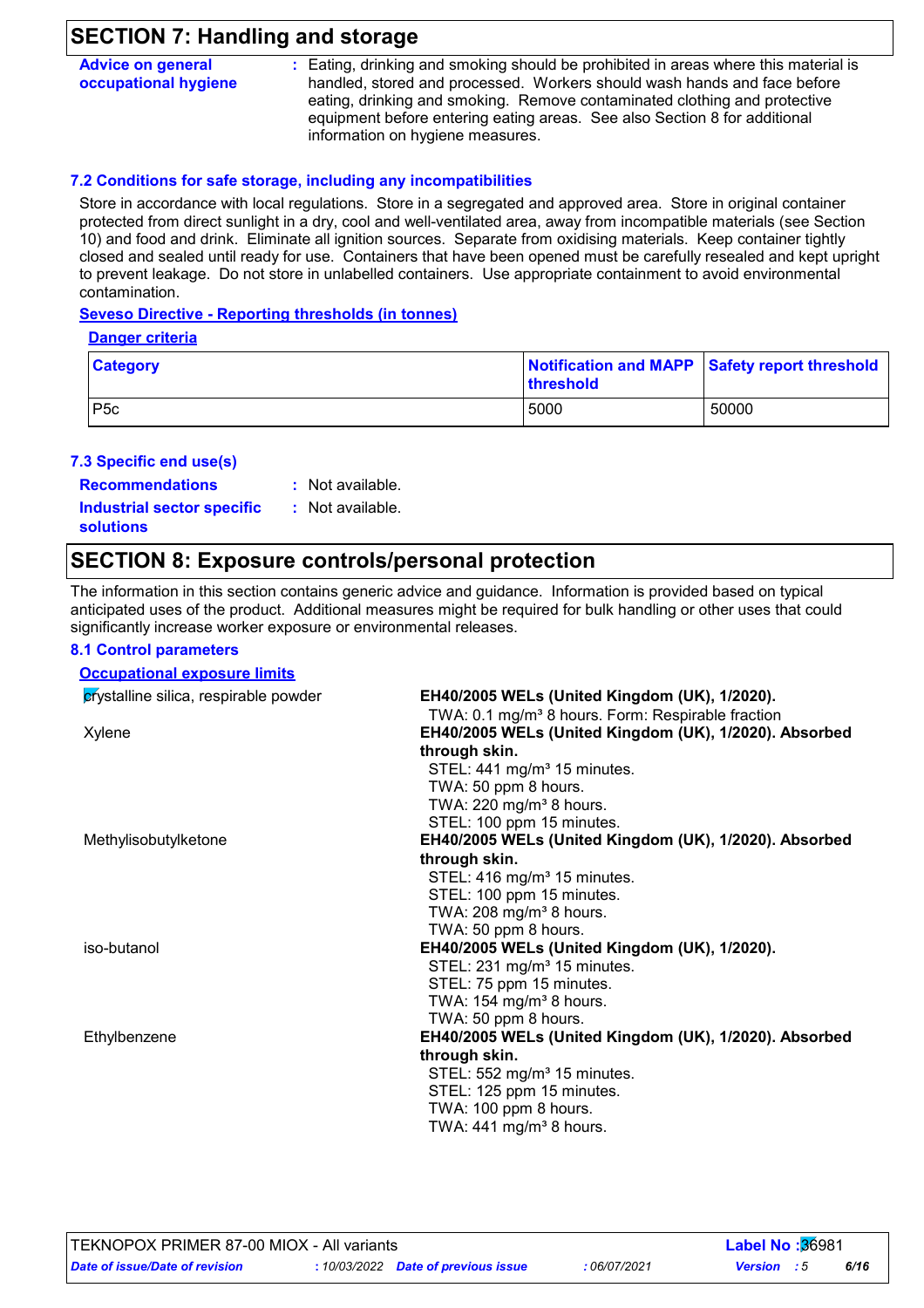## **SECTION 8: Exposure controls/personal protection**

| <b>Recommended monitoring</b><br>procedures | If this product contains ingredients with exposure limits, personal, workplace<br>÷.<br>atmosphere or biological monitoring may be required to determine the effectiveness<br>of the ventilation or other control measures and/or the necessity to use respiratory<br>protective equipment. Reference should be made to monitoring standards, such as<br>the following: European Standard EN 689 (Workplace atmospheres - Guidance for<br>the assessment of exposure by inhalation to chemical agents for comparison with<br>limit values and measurement strategy) European Standard EN 14042 (Workplace<br>atmospheres - Guide for the application and use of procedures for the assessment<br>of exposure to chemical and biological agents) European Standard EN 482<br>(Workplace atmospheres - General requirements for the performance of procedures<br>for the measurement of chemical agents) Reference to national guidance<br>documents for methods for the determination of hazardous substances will also be<br>required. |
|---------------------------------------------|----------------------------------------------------------------------------------------------------------------------------------------------------------------------------------------------------------------------------------------------------------------------------------------------------------------------------------------------------------------------------------------------------------------------------------------------------------------------------------------------------------------------------------------------------------------------------------------------------------------------------------------------------------------------------------------------------------------------------------------------------------------------------------------------------------------------------------------------------------------------------------------------------------------------------------------------------------------------------------------------------------------------------------------|
|---------------------------------------------|----------------------------------------------------------------------------------------------------------------------------------------------------------------------------------------------------------------------------------------------------------------------------------------------------------------------------------------------------------------------------------------------------------------------------------------------------------------------------------------------------------------------------------------------------------------------------------------------------------------------------------------------------------------------------------------------------------------------------------------------------------------------------------------------------------------------------------------------------------------------------------------------------------------------------------------------------------------------------------------------------------------------------------------|

#### **DNELs/DMELs**

| <b>Product/ingredient name</b> | <b>Type</b> | <b>Exposure</b>                | <b>Value</b>            | <b>Population</b>     | <b>Effects</b> |
|--------------------------------|-------------|--------------------------------|-------------------------|-----------------------|----------------|
| <b>Xylene</b>                  | <b>DNEL</b> | Long term Oral                 | $1.6$ mg/kg<br>bw/day   | General<br>population | Systemic       |
|                                | <b>DNEL</b> | Long term                      | 14.8 mg/ $m3$           | General               | Systemic       |
|                                | <b>DNEL</b> | Inhalation<br>Long term        | 77 mg/m $3$             | population<br>Workers | Systemic       |
|                                | <b>DNEL</b> | Inhalation<br>Long term Dermal |                         | General               |                |
|                                |             |                                | 108 mg/kg<br>bw/day     | population            | Systemic       |
|                                | <b>DNEL</b> | Long term Dermal               | 180 mg/kg<br>bw/day     | Workers               | Systemic       |
|                                | <b>DNEL</b> | Short term                     | 289 mg/m <sup>3</sup>   | Workers               | Local          |
|                                | <b>DNEL</b> | Inhalation<br>Short term       | 289 mg/m <sup>3</sup>   | Workers               | Systemic       |
|                                |             | Inhalation                     |                         |                       |                |
| Methylisobutylketone           | <b>DNEL</b> | Long term Oral                 | $4.2$ mg/kg<br>bw/day   | General<br>population | Systemic       |
|                                | <b>DNEL</b> | Long term Dermal               | $4.2$ mg/kg             | General               | Systemic       |
|                                |             |                                | bw/day                  | population            |                |
|                                | <b>DNEL</b> | Long term Dermal               | 11.8 mg/<br>kg bw/day   | Workers               | Systemic       |
|                                | <b>DNEL</b> | Long term                      | 14.7 mg/m <sup>3</sup>  | General               | Local          |
|                                |             | Inhalation                     |                         | population            |                |
|                                | <b>DNEL</b> | Long term                      | 14.7 $mg/m3$            | General               | Systemic       |
|                                |             | Inhalation                     |                         | population<br>Workers |                |
|                                | <b>DNEL</b> | Long term<br>Inhalation        | 83 mg/ $m3$             |                       | Local          |
|                                | <b>DNEL</b> | Long term                      | 83 mg/ $m3$             | Workers               | Systemic       |
|                                |             | Inhalation                     |                         |                       |                |
|                                | <b>DNEL</b> | Short term                     | 155.2 mg/               | General               | Local          |
|                                |             | Inhalation                     | m <sup>3</sup>          | population            |                |
|                                | <b>DNEL</b> | Short term                     | 155.2 mg/               | General               | Systemic       |
|                                |             | Inhalation                     | m <sup>3</sup>          | population            |                |
|                                | <b>DNEL</b> | Short term                     | $208$ mg/m <sup>3</sup> | Workers               | Local          |
|                                |             | Inhalation                     |                         |                       |                |
|                                | <b>DNEL</b> | Short term<br>Inhalation       | 208 mg/m $3$            | Workers               | Systemic       |
| iso-butanol                    | <b>DNEL</b> | Long term                      | 55 mg/ $m3$             | General               | Local          |
|                                |             | Inhalation                     |                         | population            |                |
|                                | <b>DNEL</b> | Long term<br>Inhalation        | $310$ mg/m <sup>3</sup> | Workers               | Local          |
| titanium dioxide               | <b>DNEL</b> | Long term                      | 10 mg/ $m3$             | Workers               | Local          |
|                                |             | Inhalation                     |                         |                       |                |
|                                | <b>DNEL</b> | Long term Oral                 | 700 mg/kg<br>bw/day     | General<br>population | Systemic       |
| Ethylbenzene                   | <b>DNEL</b> | Long term Oral                 | $1.6$ mg/kg             | General               | Systemic       |
|                                |             |                                | bw/day                  | population            |                |
|                                | <b>DNEL</b> | Long term                      | 15 mg/ $m3$             | General               | Systemic       |
|                                |             | Inhalation                     |                         | population            |                |
|                                | <b>DNEL</b> | Long term<br>Inhalation        | $77 \text{ mg/m}^3$     | Workers               | Systemic       |

TEKNOPOX PRIMER 87-00 MIOX - All variants **Label No :**36981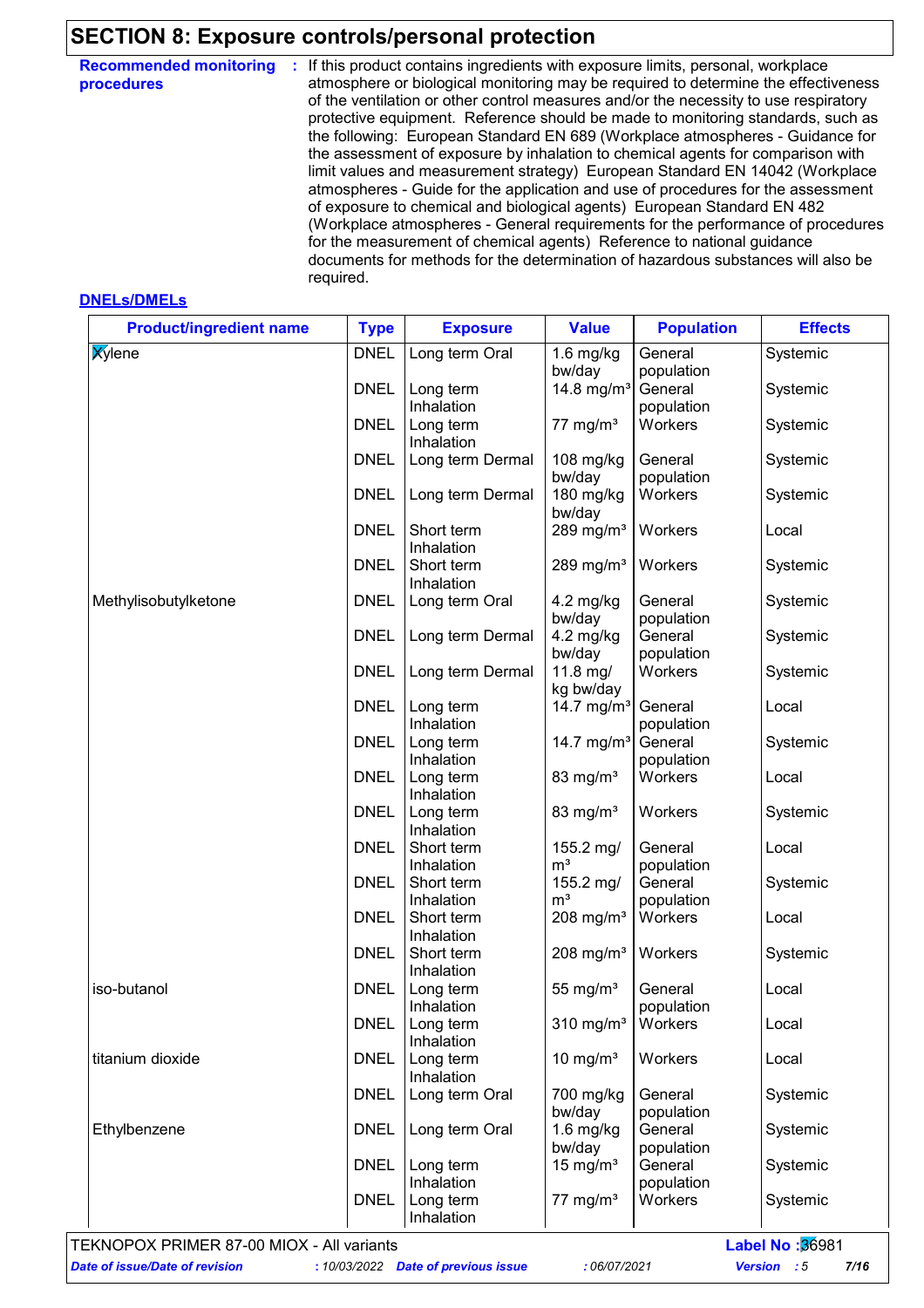| <b>SECTION 8: Exposure controls/personal protection</b>  |             |                          |                                  |                |          |
|----------------------------------------------------------|-------------|--------------------------|----------------------------------|----------------|----------|
|                                                          | <b>DNEL</b> | Long term Dermal         | 180 $mg/kg$<br>bw/day            | Workers        | Systemic |
|                                                          | <b>DNEL</b> | Short term<br>Inhalation | 293 mg/m <sup>3</sup>   Workers  |                | Local    |
|                                                          | <b>DMEL</b> | Long term<br>Inhalation  | 442 mg/m <sup>3</sup>            | <b>Workers</b> | Local    |
|                                                          | <b>DMEL</b> | Short term<br>Inhalation | 884 mg/m <sup>3</sup>   Workers  |                | Systemic |
| N,N'-ethane-1,2-diylbis<br>(12-hydroxyoctadecan-1-amide) | <b>DNEL</b> | Long term<br>Inhalation  | $0.83$ mg/m <sup>3</sup> General | population     | Local    |
|                                                          | <b>DNEL</b> | Long term<br>Inhalation  | 3.35 mg/m <sup>3</sup> Workers   |                | Local    |

#### **PNECs**

No PNECs available

| <b>8.2 Exposure controls</b>                      |                                                                                                                                                                                                                                                                                                                                                                                                                                                                                                                                                                                                                           |
|---------------------------------------------------|---------------------------------------------------------------------------------------------------------------------------------------------------------------------------------------------------------------------------------------------------------------------------------------------------------------------------------------------------------------------------------------------------------------------------------------------------------------------------------------------------------------------------------------------------------------------------------------------------------------------------|
| <b>Appropriate engineering</b><br><b>controls</b> | : Use only with adequate ventilation. Use process enclosures, local exhaust<br>ventilation or other engineering controls to keep worker exposure to airborne<br>contaminants below any recommended or statutory limits. The engineering<br>controls also need to keep gas, vapour or dust concentrations below any lower<br>explosive limits. Use explosion-proof ventilation equipment.                                                                                                                                                                                                                                  |
| <b>Individual protection measures</b>             |                                                                                                                                                                                                                                                                                                                                                                                                                                                                                                                                                                                                                           |
| <b>Hygiene measures</b>                           | : Wash hands, forearms and face thoroughly after handling chemical products,<br>before eating, smoking and using the lavatory and at the end of the working period.<br>Appropriate techniques should be used to remove potentially contaminated clothing.<br>Contaminated work clothing should not be allowed out of the workplace. Wash<br>contaminated clothing before reusing. Ensure that eyewash stations and safety<br>showers are close to the workstation location.                                                                                                                                               |
| <b>Eye/face protection</b>                        | : Safety eyewear complying with an approved standard should be used when a risk<br>assessment indicates this is necessary to avoid exposure to liquid splashes, mists,<br>gases or dusts. If contact is possible, the following protection should be worn,<br>unless the assessment indicates a higher degree of protection: chemical splash<br>goggles and/or face shield. If inhalation hazards exist, a full-face respirator may be<br>required instead.                                                                                                                                                               |
| <b>Skin protection</b>                            |                                                                                                                                                                                                                                                                                                                                                                                                                                                                                                                                                                                                                           |
| <b>Hand protection</b>                            | : Chemical-resistant, impervious gloves complying with an approved standard should<br>be worn at all times when handling chemical products if a risk assessment indicates<br>this is necessary. Considering the parameters specified by the glove manufacturer,<br>check during use that the gloves are still retaining their protective properties. It<br>should be noted that the time to breakthrough for any glove material may be<br>different for different glove manufacturers. In the case of mixtures, consisting of<br>several substances, the protection time of the gloves cannot be accurately<br>estimated. |
|                                                   | Recommendations : Wear suitable gloves tested to EN374.<br>Nitrile gloves. thickness > 0.3 mm<br>< 1 hour (breakthrough time):<br>> 8 hours (breakthrough time):<br>4H / Silver Shield® gloves.                                                                                                                                                                                                                                                                                                                                                                                                                           |
|                                                   | Wash hands before breaks and immediately after handling the product.                                                                                                                                                                                                                                                                                                                                                                                                                                                                                                                                                      |
| <b>Body protection</b>                            | : Personal protective equipment for the body should be selected based on the task<br>being performed and the risks involved and should be approved by a specialist<br>before handling this product. Refer to European Standard EN 14605 for further<br>information on material and design requirements and test methods. When there is<br>a risk of ignition from static electricity, wear anti-static protective clothing. For the<br>greatest protection from static discharges, clothing should include anti-static<br>overalls, boots and gloves.                                                                     |
| <b>Other skin protection</b>                      | : Appropriate footwear and any additional skin protection measures should be<br>selected based on the task being performed and the risks involved and should be<br>approved by a specialist before handling this product.                                                                                                                                                                                                                                                                                                                                                                                                 |
| <b>Respiratory protection</b>                     | : Based on the hazard and potential for exposure, select a respirator that meets the<br>appropriate standard or certification. Respirators must be used according to a<br>respiratory protection program to ensure proper fitting, training, and other important<br>aspects of use.                                                                                                                                                                                                                                                                                                                                       |
| TEKNOPOX PRIMER 87-00 MIOX - All variants         | $I$ ahol No $\sqrt{36081}$                                                                                                                                                                                                                                                                                                                                                                                                                                                                                                                                                                                                |

| TEKNOPOX PRIMER 87-00 MIOX - All variants |                                     |              | <b>Label No:36981</b> |      |  |
|-------------------------------------------|-------------------------------------|--------------|-----------------------|------|--|
| Date of issue/Date of revision            | : 10/03/2022 Date of previous issue | : 06/07/2021 | <b>Version</b> : 5    | 8/16 |  |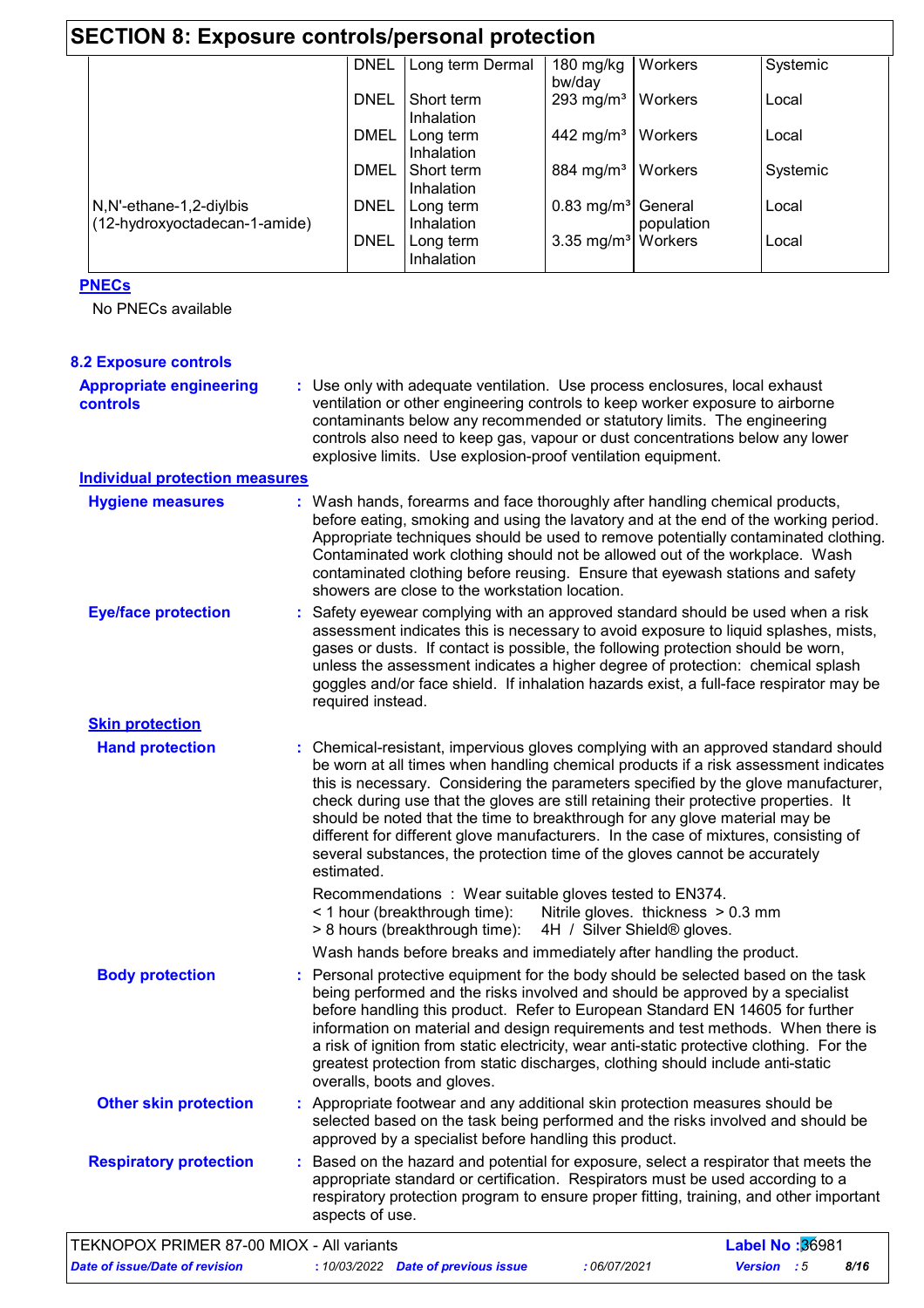## **SECTION 8: Exposure controls/personal protection**

|                                                  | Filter type: A<br>Filter type (spray application): A P                                                                                                                                                                                                                                                                          |
|--------------------------------------------------|---------------------------------------------------------------------------------------------------------------------------------------------------------------------------------------------------------------------------------------------------------------------------------------------------------------------------------|
| <b>Environmental exposure</b><br><b>controls</b> | : Emissions from ventilation or work process equipment should be checked to<br>ensure they comply with the requirements of environmental protection legislation.<br>In some cases, fume scrubbers, filters or engineering modifications to the process<br>equipment will be necessary to reduce emissions to acceptable levels. |

## **SECTION 9: Physical and chemical properties**

### **9.1 Information on basic physical and chemical properties**

| <b>Appearance</b>                                      |    |                                                       |
|--------------------------------------------------------|----|-------------------------------------------------------|
| <b>Physical state</b>                                  | ÷  | Liquid.                                               |
| <b>Colour</b>                                          |    | Various                                               |
| <b>Odour</b>                                           |    | Slight                                                |
| <b>Odour threshold</b>                                 | ř, | Not available.                                        |
| pH                                                     |    | Not applicable.                                       |
| <b>Melting point/freezing point</b>                    | ÷. | Not available.                                        |
| <b>Initial boiling point and</b><br>boiling range      |    | Not available.                                        |
| <b>Flash point</b>                                     | t  | Closed cup: 18°C                                      |
| <b>Evaporation rate</b>                                |    | Not available.                                        |
| <b>Flammability (solid, gas)</b>                       |    | Not available.                                        |
| <b>Upper/lower flammability or</b><br>explosive limits |    | $\sqrt{\phantom{a}}$ Zower: 1.4%<br>Upper: 7.6%       |
| <b>Vapour pressure</b>                                 |    | Not available.                                        |
| <b>Vapour density</b>                                  |    | : Not available.                                      |
| <b>Density</b>                                         | t. | 1.6 kg/l                                              |
| <b>Solubility(ies)</b>                                 | ٠  | Not available.                                        |
| <b>Partition coefficient: n-octanol/</b><br>water      | t  | Not applicable.                                       |
| <b>Auto-ignition temperature</b>                       |    | Not available.                                        |
| <b>Decomposition temperature</b>                       | t  | Not available.                                        |
| <b>Viscosity</b>                                       | ÷  | Kinematic (40 $^{\circ}$ C): >20.5 mm <sup>2</sup> /s |
| <b>Explosive properties</b>                            |    | Not available.                                        |
| <b>Oxidising properties</b>                            |    | Not available.                                        |
| 9.2 Other information                                  |    |                                                       |
| <b>VOC</b>                                             | ÷  | 246<br>g/l                                            |
| <b>Solubility in water</b>                             |    | Not available.                                        |
| No additional information.                             |    |                                                       |

## **SECTION 10: Stability and reactivity**

| TEKNOPOX PRIMER 87-00 MIOX - All variants         |                                                                                                                                                                              | <b>Label No:36981</b> |
|---------------------------------------------------|------------------------------------------------------------------------------------------------------------------------------------------------------------------------------|-----------------------|
| 10.5 Incompatible materials                       | : Reactive or incompatible with the following materials:<br>oxidising materials                                                                                              |                       |
| <b>10.4 Conditions to avoid</b>                   | : Avoid all possible sources of ignition (spark or flame). Do not pressurise, cut, weld,<br>braze, solder, drill, grind or expose containers to heat or sources of ignition. |                       |
| <b>10.3 Possibility of</b><br>hazardous reactions | : Under normal conditions of storage and use, hazardous reactions will not occur.                                                                                            |                       |
| <b>10.2 Chemical stability</b>                    | : The product is stable.                                                                                                                                                     |                       |
| <b>10.1 Reactivity</b>                            | : No specific test data related to reactivity available for this product or its ingredients.                                                                                 |                       |

| TEKNOPOX PRIMER 87-00 MIOX - All variants |                                            |              | <b>Label No :B</b> b981 |      |  |
|-------------------------------------------|--------------------------------------------|--------------|-------------------------|------|--|
| Date of issue/Date of revision            | : 10/03/2022 <b>Date of previous issue</b> | 06/07/2021 ' | <b>Version</b> : 5      | 9/16 |  |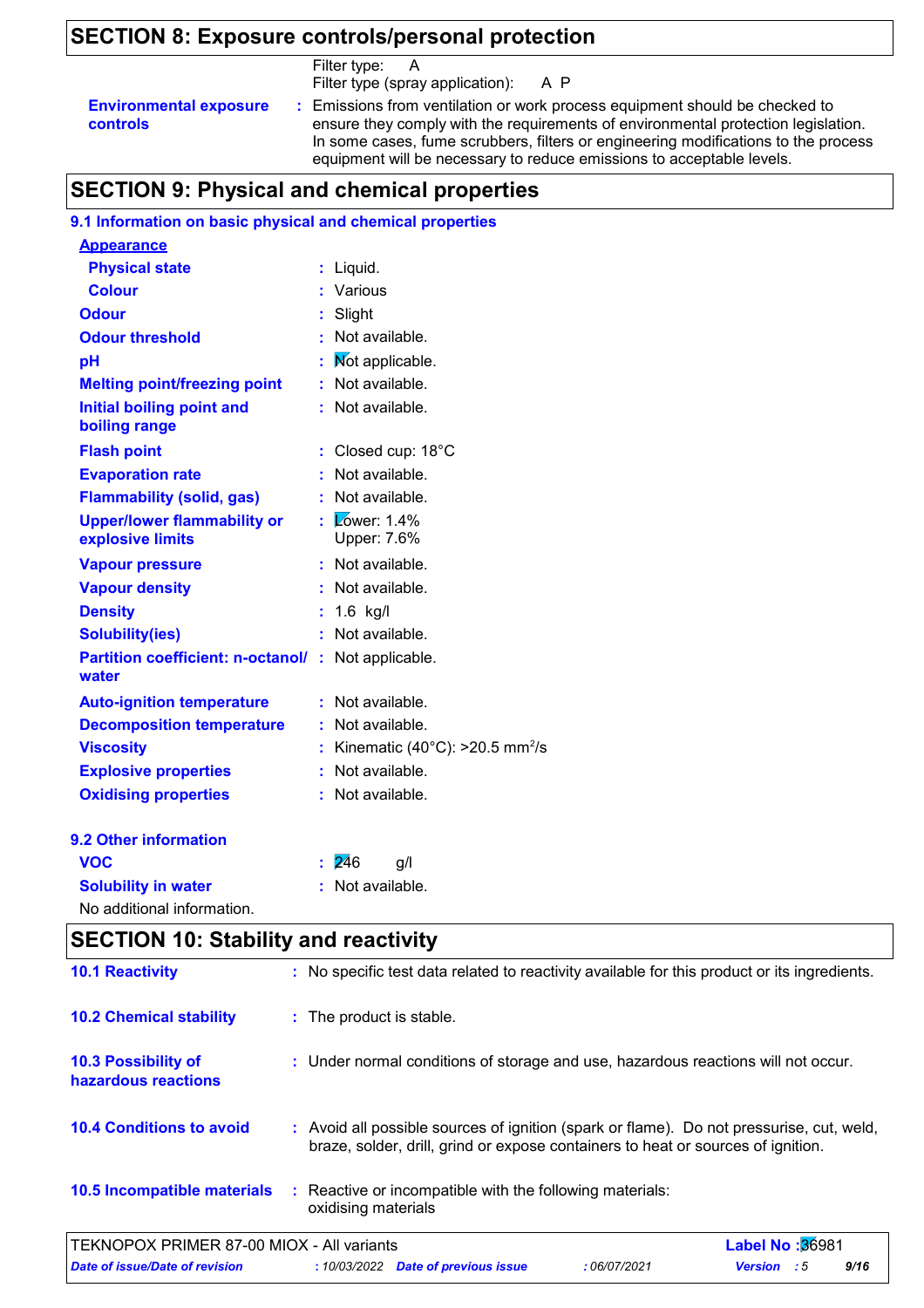## **SECTION 10: Stability and reactivity**

#### **10.6 Hazardous decomposition products**

Under normal conditions of storage and use, hazardous decomposition products **:** should not be produced.

## **SECTION 11: Toxicological information**

#### **11.1 Information on toxicological effects**

#### **Acute toxicity**

| <b>Product/ingredient name</b>                   | <b>Result</b>                 | <b>Species</b> | <b>Dose</b>             | <b>Exposure</b> |
|--------------------------------------------------|-------------------------------|----------------|-------------------------|-----------------|
| $ \overline{\mathsf{B}}$ is[4-(2,3-epoxypropoxy) | LD50 Dermal                   | Rabbit         | $20$ g/kg               |                 |
| phenyl]propane                                   |                               |                |                         |                 |
| Xylene                                           | LC50 Inhalation Gas.          | Rat            | 5000 ppm                | 4 hours         |
|                                                  | LD50 Oral                     | Rat            | 4300 mg/kg              |                 |
| Methylisobutylketone                             | LD50 Oral                     | Rat            | 2080 mg/kg              |                 |
| l iso-butanol                                    | <b>LC50 Inhalation Vapour</b> | Rat            | 19200 mg/m <sup>3</sup> | 4 hours         |
|                                                  | LD50 Dermal                   | Rabbit         | 3400 mg/kg              |                 |
|                                                  | LD50 Oral                     | Rat            | 2460 mg/kg              |                 |
| Ethylbenzene                                     | LC50 Inhalation Dusts and     | Rat            | 29000 mg/l              | 4 hours         |
|                                                  | mists                         |                |                         |                 |
|                                                  | LD50 Dermal                   | Rabbit         | 15400 mg/kg             |                 |
|                                                  | LD50 Oral                     | Rat            | 3500 mg/kg              |                 |

#### **Conclusion/Summary :**

: Based on available data, the classification criteria are not met.

#### **Acute toxicity estimates**

| <b>Route</b>         | <b>ATE value</b> |
|----------------------|------------------|
| <b>D</b> ermal       | 21183.35 mg/kg   |
| Inhalation (gases)   | 96287.96 ppm     |
| Inhalation (vapours) | 189.59 mg/l      |

#### **Irritation/Corrosion**

**Reproductive toxicity Conclusion/Summary :**

| <b>Product/ingredient name</b>               | <b>Result</b>                                                       | <b>Species</b> | <b>Score</b>   | <b>Exposure</b>            | <b>Observation</b>       |
|----------------------------------------------|---------------------------------------------------------------------|----------------|----------------|----------------------------|--------------------------|
| $Bis[4-(2,3-epoxypropoxy)$<br>phenyl]propane | Eyes - Severe irritant                                              | Rabbit         | $\blacksquare$ | 24 hours 2<br>mg           | $\blacksquare$           |
|                                              | Skin - Mild irritant                                                | Rabbit         |                | 500 mg                     | $\overline{\phantom{a}}$ |
| Xylene                                       | Eyes - Mild irritant                                                | Rabbit         |                | 87 mg                      |                          |
|                                              | Eyes - Severe irritant                                              | Rabbit         |                | 24 hours 5                 |                          |
|                                              | Skin - Mild irritant                                                | Rat            |                | mg<br>8 hours 60 uL        |                          |
|                                              | Skin - Moderate irritant                                            | Rabbit         |                | 24 hours 500               |                          |
|                                              | Skin - Moderate irritant                                            | Rabbit         |                | mg<br>100 %                |                          |
| Methylisobutylketone                         | Eyes - Moderate irritant                                            | Rabbit         |                | 24 hours 100<br>uL         |                          |
|                                              | Eyes - Severe irritant                                              | Rabbit         |                | 40 mg                      |                          |
|                                              | Skin - Mild irritant                                                | Rabbit         |                | 24 hours 500               |                          |
| titanium dioxide                             | Skin - Mild irritant                                                | Human          | ÷              | mg<br>72 hours 300<br>ug I |                          |
| Ethylbenzene                                 | Eyes - Severe irritant                                              | Rabbit         |                | 500 mg                     |                          |
|                                              | Skin - Mild irritant                                                | Rabbit         |                | 24 hours 15                |                          |
|                                              |                                                                     |                |                | mg                         |                          |
| <b>Conclusion/Summary</b>                    | : Causes skin irritation.                                           |                |                |                            |                          |
| <b>Sensitisation</b>                         |                                                                     |                |                |                            |                          |
| <b>Conclusion/Summary</b>                    | : May cause an allergic skin reaction.                              |                |                |                            |                          |
| <b>Mutagenicity</b>                          |                                                                     |                |                |                            |                          |
| <b>Conclusion/Summary</b>                    | : Based on available data, the classification criteria are not met. |                |                |                            |                          |
| <b>Carcinogenicity</b>                       |                                                                     |                |                |                            |                          |

**Conclusion/Summary :** : Based on available data, the classification criteria are not met.

: Based on available data, the classification criteria are not met.

| TEKNOPOX PRIMER 87-00 MIOX - All variants |                                     |              | <b>Label No:36981</b> |       |  |
|-------------------------------------------|-------------------------------------|--------------|-----------------------|-------|--|
| Date of issue/Date of revision            | : 10/03/2022 Date of previous issue | : 06/07/2021 | <b>Version</b> : 5    | 10/16 |  |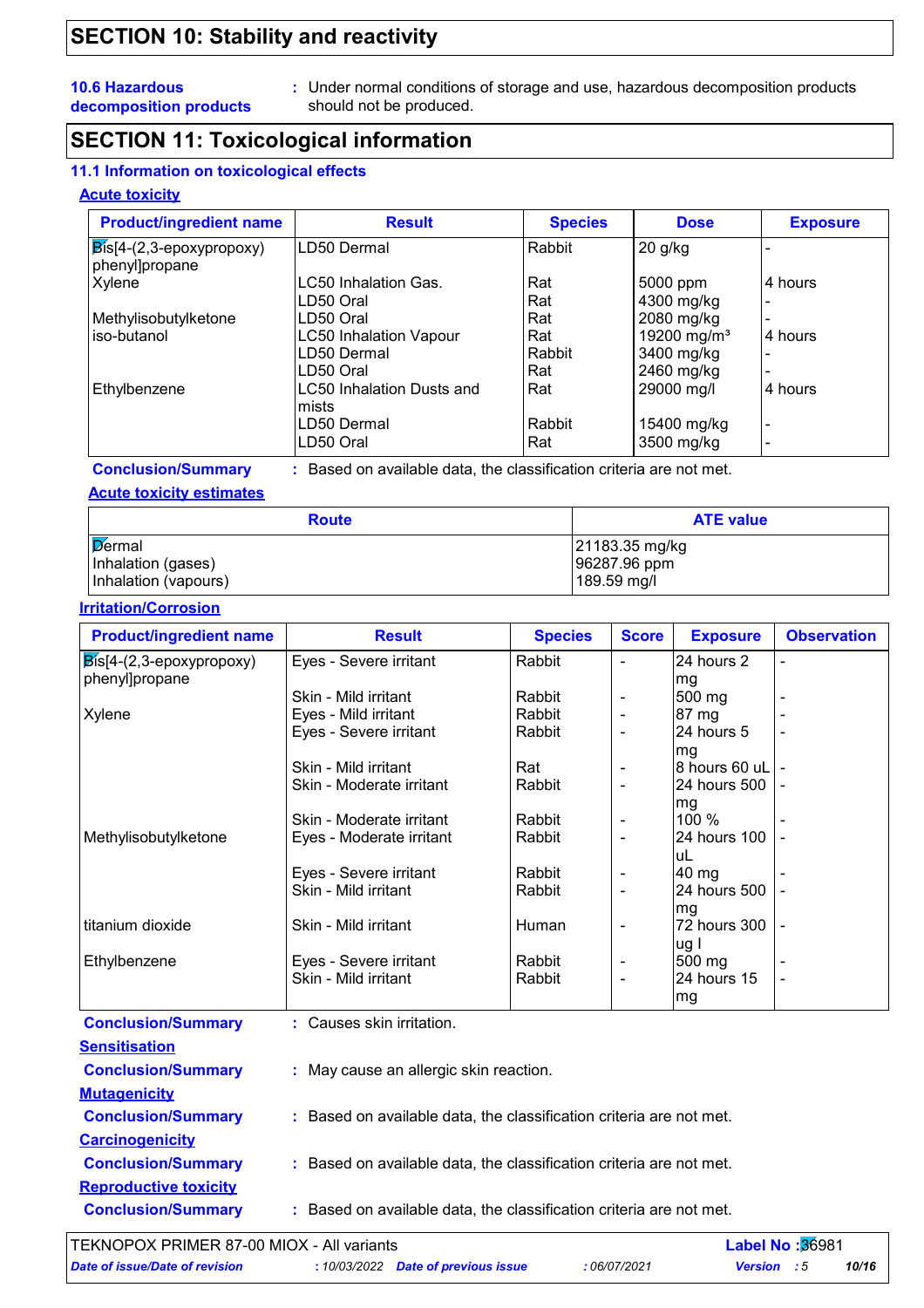## **SECTION 11: Toxicological information**

#### **Teratogenicity**

**Conclusion/Summary :** : Based on available data, the classification criteria are not met.

**Specific target organ toxicity (single exposure)**

| <b>Product/ingredient name</b> | <b>Category</b> | <b>Route of</b><br>exposure | <b>Target organs</b>            |
|--------------------------------|-----------------|-----------------------------|---------------------------------|
| <b>X</b> ylene                 | Category 3      |                             | Respiratory tract<br>irritation |
| Methylisobutylketone           | Category 3      |                             | Respiratory tract<br>irritation |
| iso-butanol                    | Category 3      |                             | Respiratory tract<br>irritation |
|                                | Category 3      |                             | Narcotic effects                |

#### **Specific target organ toxicity (repeated exposure)**

| <b>Product/ingredient name</b>                  | <b>Category</b>          | <b>Route of</b><br>exposure    | <b>Target organs</b> |
|-------------------------------------------------|--------------------------|--------------------------------|----------------------|
| crystalline silica, respirable powder<br>Xylene | Category 1<br>Category 2 | inhalation<br>oral, inhalation |                      |
| Ethylbenzene                                    | Category 2               | oral, inhalation               | hearing organs       |

#### **Aspiration hazard**

| <b>Product/ingredient name</b> | <b>Result</b>                         |  |
|--------------------------------|---------------------------------------|--|
| Xylene                         | <b>ASPIRATION HAZARD - Category 1</b> |  |
| Ethylbenzene                   | <b>ASPIRATION HAZARD - Category 1</b> |  |

#### **Information on likely routes : Not available. of exposure**

#### **Potential acute health effects**

| <b>Eve contact</b>  | : Causes serious eye damage.                                   |
|---------------------|----------------------------------------------------------------|
| <b>Inhalation</b>   | : No known significant effects or critical hazards.            |
| <b>Skin contact</b> | : Causes skin irritation. May cause an allergic skin reaction. |
| Ingestion           | : No known significant effects or critical hazards.            |

#### **Symptoms related to the physical, chemical and toxicological characteristics**

| <b>Eye contact</b>  | : Adverse symptoms may include the following:<br>pain<br>watering<br>redness                           |
|---------------------|--------------------------------------------------------------------------------------------------------|
| <b>Inhalation</b>   | : No specific data.                                                                                    |
| <b>Skin contact</b> | : Adverse symptoms may include the following:<br>pain or irritation<br>redness<br>blistering may occur |
| <b>Ingestion</b>    | : Adverse symptoms may include the following:<br>stomach pains                                         |

|                                                   | Delayed and immediate effects as well as chronic effects from short and long-term exposure |
|---------------------------------------------------|--------------------------------------------------------------------------------------------|
| <b>Short term exposure</b>                        |                                                                                            |
| <b>Potential immediate</b><br><b>effects</b>      | : Not available.                                                                           |
| <b>Potential delayed effects : Not available.</b> |                                                                                            |
| Long term exposure                                |                                                                                            |
| <b>Potential immediate</b><br><b>effects</b>      | : Not available.                                                                           |
| <b>Potential delayed effects : Not available.</b> |                                                                                            |
| <b>Potential chronic health effects</b>           |                                                                                            |

*Date of issue/Date of revision* **:** *10/03/2022 Date of previous issue : 06/07/2021 Version : 5 11/16* TEKNOPOX PRIMER 87-00 MIOX - All variants **Label No : 36981**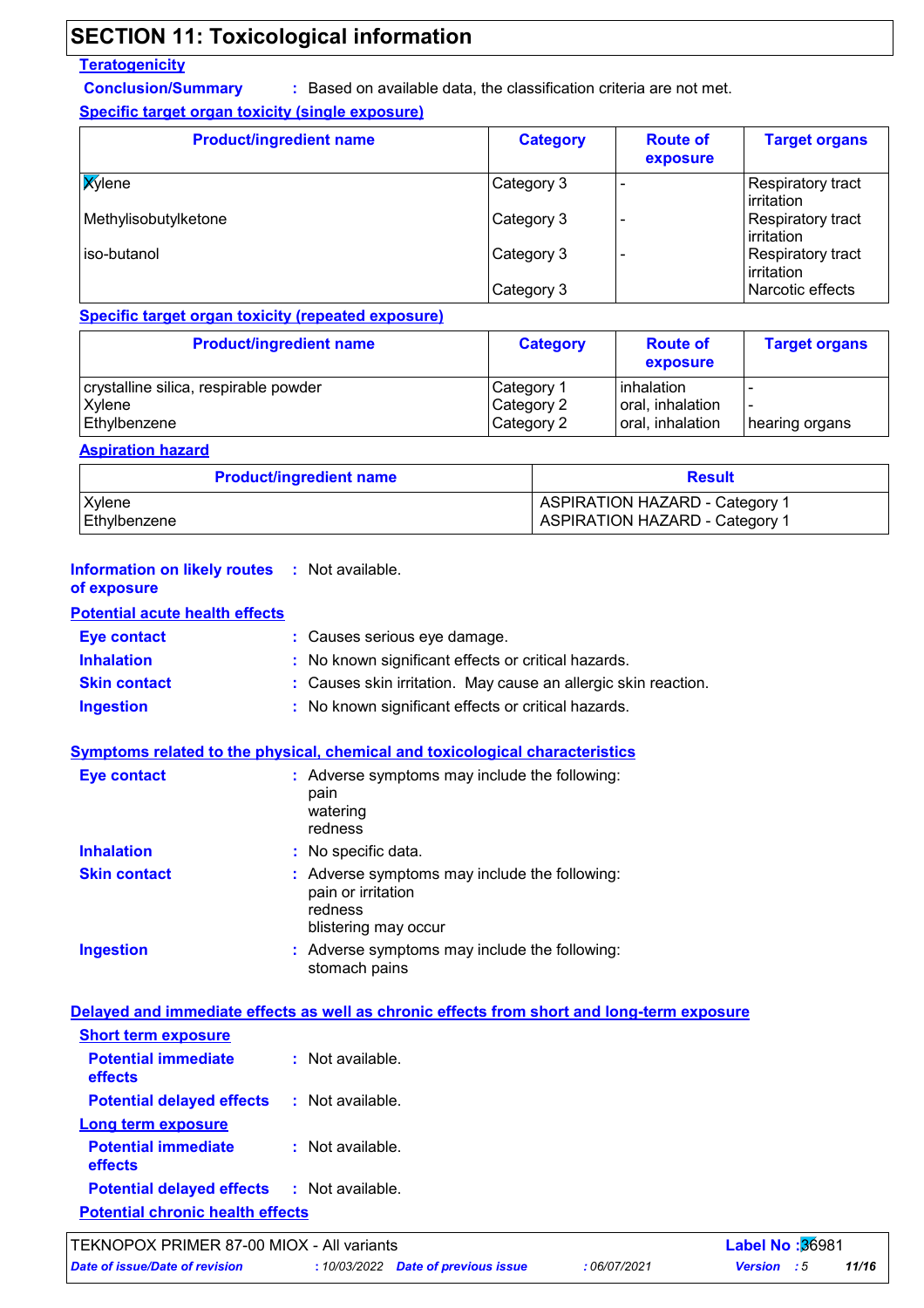## **SECTION 11: Toxicological information**

Not available.

| <b>Conclusion/Summary</b>    | : Not available.                                                                                                                                                            |
|------------------------------|-----------------------------------------------------------------------------------------------------------------------------------------------------------------------------|
| <b>General</b>               | : Causes damage to organs through prolonged or repeated exposure. Once<br>sensitized, a severe allergic reaction may occur when subsequently exposed to very<br>low levels. |
| <b>Carcinogenicity</b>       | : No known significant effects or critical hazards.                                                                                                                         |
| <b>Mutagenicity</b>          | : No known significant effects or critical hazards.                                                                                                                         |
| <b>Teratogenicity</b>        | : No known significant effects or critical hazards.                                                                                                                         |
| <b>Developmental effects</b> | : No known significant effects or critical hazards.                                                                                                                         |
| <b>Fertility effects</b>     | : No known significant effects or critical hazards.                                                                                                                         |

#### **Other information :** Not available.

## **SECTION 12: Ecological information**

#### **12.1 Toxicity**

| <b>Product/ingredient name</b>                               | <b>Result</b>                            | <b>Species</b>                                | <b>Exposure</b> |
|--------------------------------------------------------------|------------------------------------------|-----------------------------------------------|-----------------|
| Methylisobutylketone                                         | Acute LC50 505000 µg/l Fresh water       | Fish - Pimephales promelas                    | 96 hours        |
|                                                              | Chronic NOEC 78 mg/l Fresh water         | Daphnia - Daphnia magna                       | 21 days         |
|                                                              | Chronic NOEC 168 mg/l Fresh water        | Fish - Pimephales promelas -<br>Embryo        | 33 days         |
| iso-butanol                                                  | Acute LC50 600 mg/l Marine water         | Crustaceans - Artemia salina                  | 48 hours        |
|                                                              | Acute LC50 1030000 µg/l Fresh water      | Daphnia - Daphnia magna -<br>Neonate          | 48 hours        |
|                                                              | Acute LC50 1330000 µg/l Fresh water      | Fish - Oncorhynchus mykiss                    | 96 hours        |
| phenol, methylstyrenated                                     | Acute EC50 15 mg/l                       | Algae                                         | 72 hours        |
|                                                              | Acute EC50 14 mg/l                       | Daphnia                                       | 48 hours        |
|                                                              | Acute LC50 25.8 mg/l                     | Fish                                          | 96 hours        |
| titanium dioxide                                             | Acute LC50 3 mg/l Fresh water            | Crustaceans - Ceriodaphnia<br>dubia - Neonate | 48 hours        |
|                                                              | Acute LC50 6.5 mg/l Fresh water          | Daphnia - Daphnia pulex -<br>Neonate          | 48 hours        |
|                                                              | Acute LC50 >1000000 µg/l Marine<br>water | Fish - Fundulus heteroclitus                  | 96 hours        |
| N,N'-ethane-1,2-diylbis<br>(12-hydroxyoctadecan-<br>1-amide) | Acute LC50 10 mg/l                       | Fish                                          | 4 days          |

**Conclusion/Summary :**

: Harmful to aquatic life with long lasting effects.

#### **12.2 Persistence and degradability**

| <b>Product/ingredient name</b> | Test                     | <b>Result</b>                                          |                   | <b>Dose</b> | <b>Inoculum</b>         |
|--------------------------------|--------------------------|--------------------------------------------------------|-------------------|-------------|-------------------------|
| iso-butanol                    |                          | 74 % - Readily - 28 days                               |                   |             |                         |
| <b>Conclusion/Summary</b>      |                          | : This product has not been tested for biodegradation. |                   |             |                         |
| <b>Product/ingredient name</b> | <b>Aquatic half-life</b> |                                                        | <b>Photolysis</b> |             | <b>Biodegradability</b> |
| iso-butanol                    |                          |                                                        |                   |             | Readily                 |

#### **12.3 Bioaccumulative potential**

| <b>Product/ingredient name</b> | ⊺LoɑP <sub>ow</sub> | <b>BCF</b>  | <b>Potential</b> |
|--------------------------------|---------------------|-------------|------------------|
| <b>X</b> ylene                 | 3.12                | 8.1 to 25.9 | low              |
| Methylisobutylketone           | 1.9                 |             | low              |
| liso-butanol                   |                     |             | low              |
| phenol, methylstyrenated       | 3.627               |             | low              |
| Ethylbenzene                   | 3.6                 |             | low              |

#### **12.4 Mobility in soil**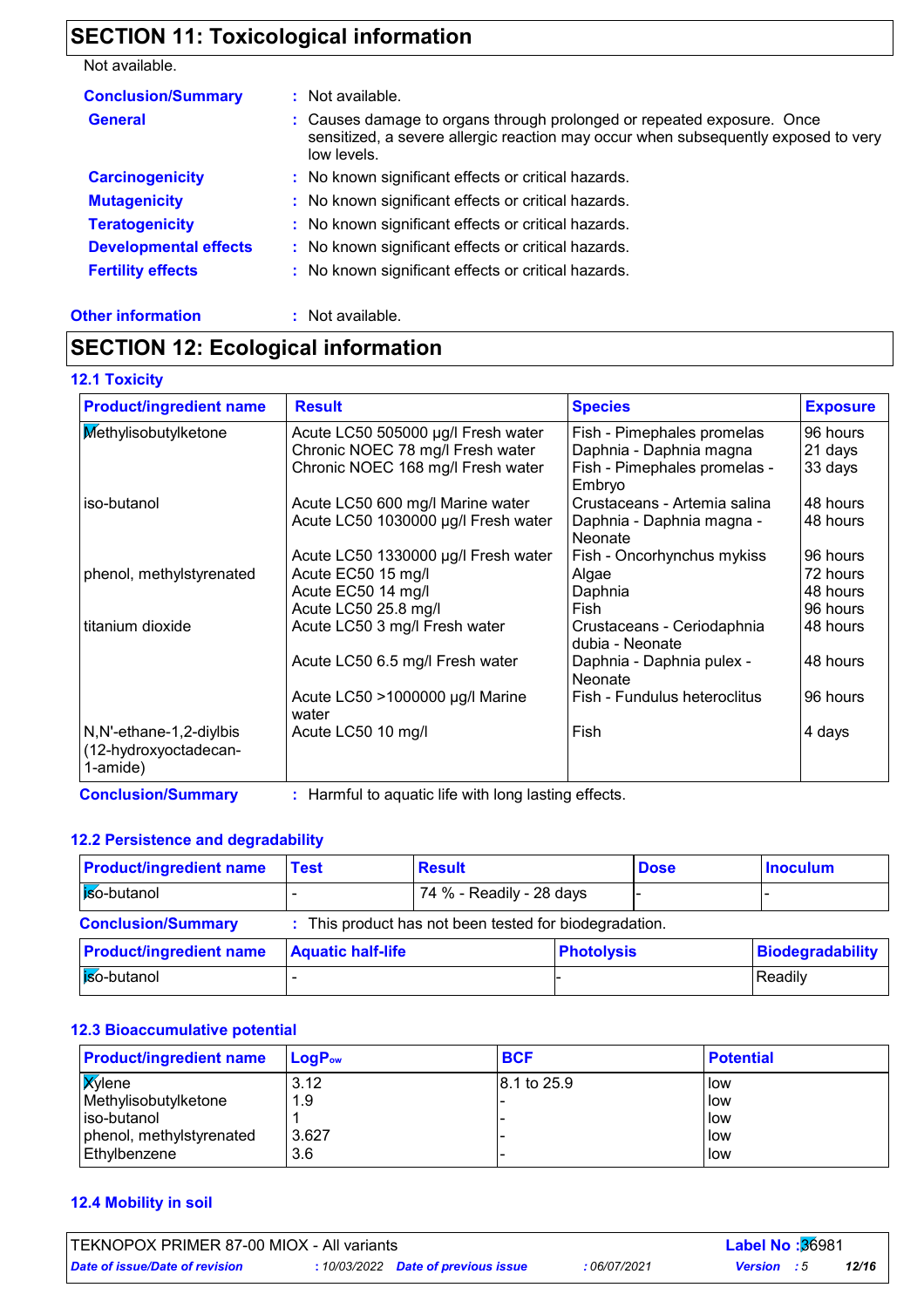| <b>SECTION 12: Ecological information</b>               |                                                     |
|---------------------------------------------------------|-----------------------------------------------------|
| <b>Soil/water partition</b><br><b>coefficient (Koc)</b> | : Not available.                                    |
| <b>Mobility</b>                                         | : Not available.                                    |
| 12.5 Results of PBT and vPvB assessment                 |                                                     |
| <b>PBT</b>                                              | : Not applicable.                                   |
| <b>vPvB</b>                                             | : Not applicable.                                   |
| <b>12.6 Other adverse effects</b>                       | : No known significant effects or critical hazards. |

## **SECTION 13: Disposal considerations**

| <b>13.1 Waste treatment methods</b>                 |                                                                                                                                                                                                                                                                                                                                                                                                                                                                                                                                                               |
|-----------------------------------------------------|---------------------------------------------------------------------------------------------------------------------------------------------------------------------------------------------------------------------------------------------------------------------------------------------------------------------------------------------------------------------------------------------------------------------------------------------------------------------------------------------------------------------------------------------------------------|
| <b>Product</b>                                      |                                                                                                                                                                                                                                                                                                                                                                                                                                                                                                                                                               |
| <b>Methods of disposal</b>                          | : The generation of waste should be avoided or minimised wherever possible.<br>Disposal of this product, solutions and any by-products should at all times comply<br>with the requirements of environmental protection and waste disposal legislation<br>and any regional local authority requirements. Dispose of surplus and non-<br>recyclable products via a licensed waste disposal contractor. Waste should not be<br>disposed of untreated to the sewer unless fully compliant with the requirements of<br>all authorities with jurisdiction.          |
| <b>Hazardous waste</b>                              | : The classification of the product may meet the criteria for a hazardous waste.                                                                                                                                                                                                                                                                                                                                                                                                                                                                              |
| European waste catalogue: 080111*, 200127*<br>(EWC) |                                                                                                                                                                                                                                                                                                                                                                                                                                                                                                                                                               |
| <b>Packaging</b>                                    |                                                                                                                                                                                                                                                                                                                                                                                                                                                                                                                                                               |
| <b>Methods of disposal</b>                          | : The generation of waste should be avoided or minimised wherever possible. Waste<br>packaging should be recycled. Incineration or landfill should only be considered<br>when recycling is not feasible.                                                                                                                                                                                                                                                                                                                                                      |
| <b>Special precautions</b>                          | : This material and its container must be disposed of in a safe way. Care should be<br>taken when handling emptied containers that have not been cleaned or rinsed out.<br>Empty containers or liners may retain some product residues. Vapour from product<br>residues may create a highly flammable or explosive atmosphere inside the<br>container. Do not cut, weld or grind used containers unless they have been cleaned<br>thoroughly internally. Avoid dispersal of spilt material and runoff and contact with<br>soil, waterways, drains and sewers. |

| <b>SECTION 14: Transport information</b> |  |
|------------------------------------------|--|
|------------------------------------------|--|

|                                           | <b>ADR/RID</b>    | <b>ADN</b>           | <b>IMDG</b>    | <b>IATA</b>    |
|-------------------------------------------|-------------------|----------------------|----------------|----------------|
| 14.1 UN number                            | <b>UN1263</b>     | <b>UN1263</b>        | <b>UN1263</b>  | <b>UN1263</b>  |
| 14.2 UN proper<br>shipping name           | <b>PAINT</b>      | <b>PAINT</b>         | <b>PAINT</b>   | <b>PAINT</b>   |
| <b>14.3 Transport</b><br>hazard class(es) | $\mathbf{3}$      | 3                    | 3              | 3              |
| 14.4 Packing<br>group                     | $\mathbf{III}$    | $\mathbf{III}$       | $\mathbf{III}$ | $\mathbf{III}$ |
| 14.5<br><b>Environmental</b><br>hazards   | No.               | No.                  | No.            | No.            |
| <b>Additional</b><br>information          | Tunnel code (D/E) | $\blacktriangledown$ |                |                |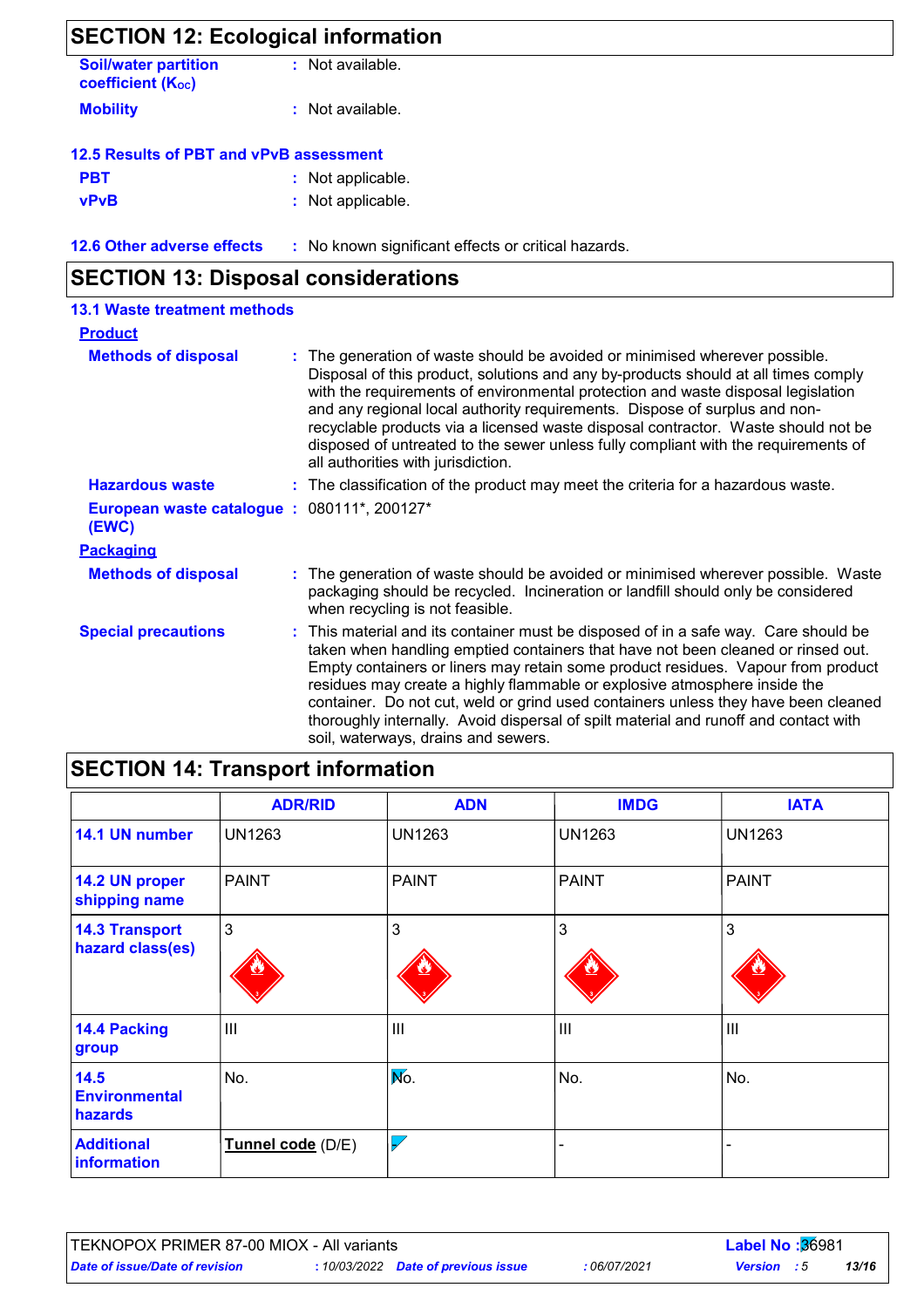### **SECTION 14: Transport information**

| <b>14.6 Special precautions for</b> |  |
|-------------------------------------|--|
| user                                |  |

- **Transport within user's premises:** always transport in closed containers that are **:** upright and secure. Ensure that persons transporting the product know what to do in the event of an accident or spillage.
- **14.7 Transport in bulk**
- **:** Not relevant/applicable due to nature of the product.

#### **according to IMO instruments**

## **SECTION 15: Regulatory information**

**15.1 Safety, health and environmental regulations/legislation specific for the substance or mixture**

**EU Regulation (EC) No. 1907/2006 (REACH)**

**Annex XIV - List of substances subject to authorisation**

**:**

#### **Annex XIV**

None of the components are listed.

**Substances of very high concern**

None of the components are listed.

| <b>Annex XVII - Restrictions</b> |  |
|----------------------------------|--|
| on the manufacture,              |  |
| placing on the market            |  |
| and use of certain               |  |
| dangerous substances,            |  |
| mixtures and articles            |  |
|                                  |  |

#### **Other EU regulations**

**Europe inventory :** Not determined.

**Ozone depleting substances (1005/2009/EU)**

Not listed.

**Prior Informed Consent (PIC) (649/2012/EU)**

Not listed.

#### **Seveso Directive**

This product is controlled under the Seveso Directive.

| <b>Danger criteria</b> |  |  |  |  |
|------------------------|--|--|--|--|
|                        |  |  |  |  |

| <b>Category</b> |  |
|-----------------|--|
| P <sub>5c</sub> |  |

#### **National regulations**

| <b>Product/ingredient name</b> | <b>List name</b>                                     | <b>Name on list</b> | <b>Classification</b> | <b>Notes</b> |
|--------------------------------|------------------------------------------------------|---------------------|-----------------------|--------------|
| crystalline silica, respirable | IUK Occupational                                     | silica, respirable  | Carc.                 |              |
| <b>powder</b>                  | Exposure Limits EH40 crystalline respirable<br>- WEL | fraction            |                       |              |

#### **International regulations**

**Chemical Weapon Convention List Schedules I, II & III Chemicals** Not listed.

#### **Montreal Protocol**

Not listed.

**Stockholm Convention on Persistent Organic Pollutants**

Not listed.

**Rotterdam Convention on Prior Informed Consent (PIC)**

Not listed.

**UNECE Aarhus Protocol on POPs and Heavy Metals** Not listed.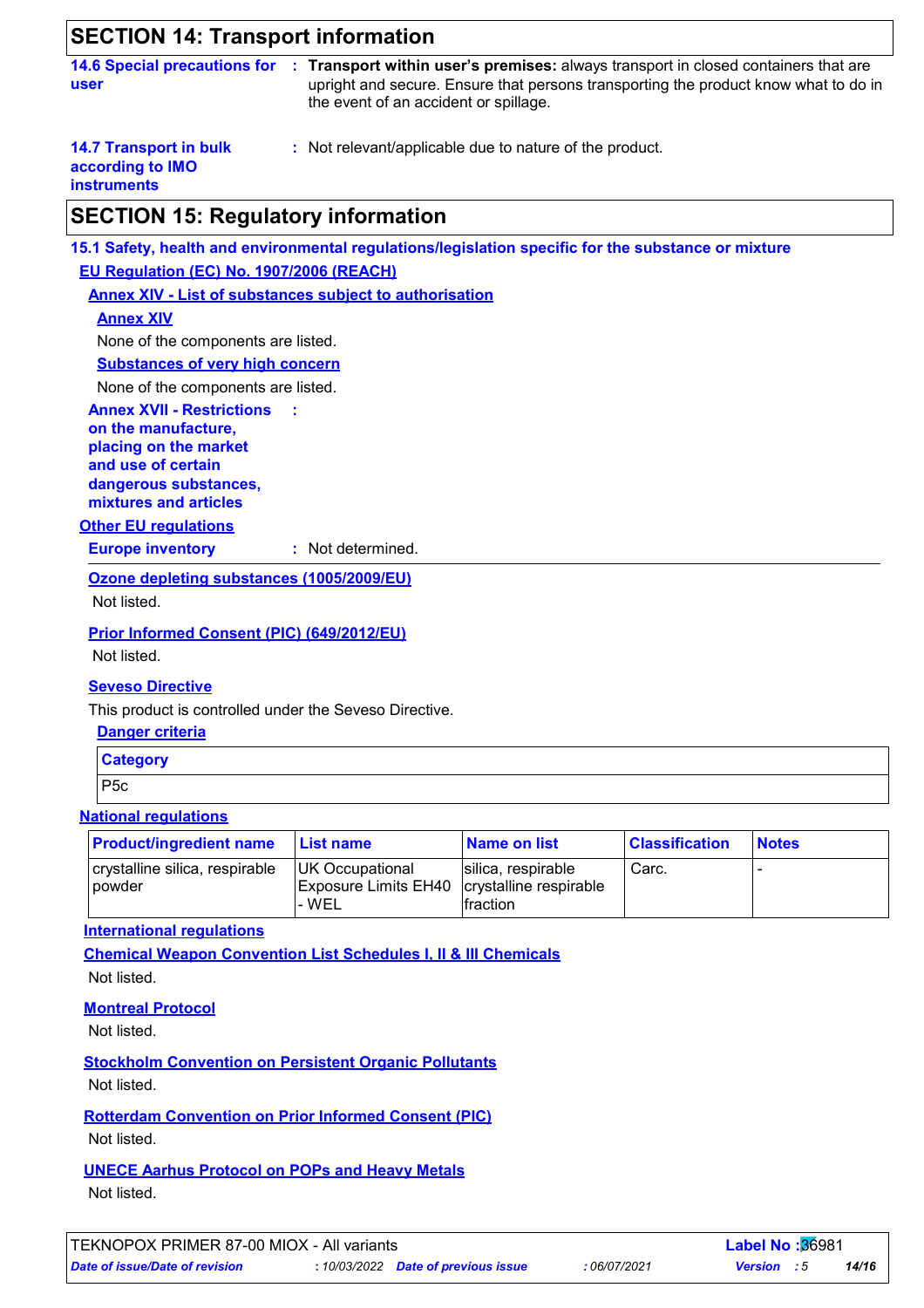## **SECTION 15: Regulatory information**

| <b>15.2 Chemical safety</b> |  |
|-----------------------------|--|
| assessment                  |  |

This product contains substances for which Chemical Safety Assessments are still **:** required.

## **SECTION 16: Other information**

| $\nabla$ Indicates information that has changed from previously issued version. |  |
|---------------------------------------------------------------------------------|--|
|---------------------------------------------------------------------------------|--|

| <b>Abbreviations and</b><br>acronyms | $\therefore$ ATE = Acute Toxicity Estimate<br>CLP = Classification, Labelling and Packaging Regulation [Regulation (EC) No.<br>1272/2008] |  |  |
|--------------------------------------|-------------------------------------------------------------------------------------------------------------------------------------------|--|--|
|                                      | DMEL = Derived Minimal Effect Level                                                                                                       |  |  |
|                                      | DNEL = Derived No Effect Level                                                                                                            |  |  |
|                                      | EUH statement = CLP-specific Hazard statement                                                                                             |  |  |
|                                      | PBT = Persistent, Bioaccumulative and Toxic                                                                                               |  |  |
|                                      | PNEC = Predicted No Effect Concentration                                                                                                  |  |  |
|                                      | <b>RRN = REACH Registration Number</b>                                                                                                    |  |  |
|                                      | vPvB = Very Persistent and Very Bioaccumulative                                                                                           |  |  |

#### **Procedure used to derive the classification according to Regulation (EC) No. 1272/2008 [CLP/GHS]**

| <b>Classification</b>   | <b>Justification</b>  |
|-------------------------|-----------------------|
| Flam. Liq. 2, H225      | On basis of test data |
| Skin Irrit. 2, H315     | Calculation method    |
| Eye Dam. 1, H318        | Calculation method    |
| Skin Sens. 1, H317      | Calculation method    |
| <b>STOT RE 1, H372</b>  | Calculation method    |
| Aquatic Chronic 3, H412 | Calculation method    |

**Full text of abbreviated H statements**

| <b>F</b> <sup>225</sup> | Highly flammable liquid and vapour.                      |
|-------------------------|----------------------------------------------------------|
| H226                    | Flammable liquid and vapour.                             |
| H304                    | May be fatal if swallowed and enters airways.            |
| H312                    | Harmful in contact with skin.                            |
| H315                    | Causes skin irritation.                                  |
| l H317                  | May cause an allergic skin reaction.                     |
| l H318                  | Causes serious eye damage.                               |
| l H319                  | Causes serious eye irritation.                           |
| l H332                  | Harmful if inhaled.                                      |
| H335                    | May cause respiratory irritation.                        |
| H336                    | May cause drowsiness or dizziness.                       |
| l H351                  | Suspected of causing cancer.                             |
| H372                    | Causes damage to organs through prolonged or repeated    |
|                         | exposure.                                                |
| H373                    | May cause damage to organs through prolonged or repeated |
|                         | exposure.                                                |
| H411                    | Toxic to aquatic life with long lasting effects.         |
| H412                    | Harmful to aquatic life with long lasting effects.       |
| EUH066                  | Repeated exposure may cause skin dryness or cracking.    |

#### **Full text of classifications [CLP/GHS]**

| $\kappa$ cute Tox. 4                      | <b>ACUTE TOXICITY - Category 4</b>              |
|-------------------------------------------|-------------------------------------------------|
| Aquatic Chronic 2                         | LONG-TERM (CHRONIC) AQUATIC HAZARD - Category 2 |
| Aquatic Chronic 3                         | LONG-TERM (CHRONIC) AQUATIC HAZARD - Category 3 |
| Asp. Tox. 1                               | <b>ASPIRATION HAZARD - Category 1</b>           |
| Carc. 2                                   | <b>CARCINOGENICITY - Category 2</b>             |
| Eye Dam. 1                                | SERIOUS EYE DAMAGE/EYE IRRITATION - Category 1  |
| Eye Irrit. 2                              | SERIOUS EYE DAMAGE/EYE IRRITATION - Category 2  |
| Flam. Liq. 2                              | FLAMMABLE LIQUIDS - Category 2                  |
| Flam. Liq. 3                              | FLAMMABLE LIQUIDS - Category 3                  |
| Skin Irrit. 2                             | SKIN CORROSION/IRRITATION - Category 2          |
| Skin Sens. 1                              | <b>SKIN SENSITISATION - Category 1</b>          |
| Skin Sens, 1B                             | SKIN SENSITISATION - Category 1B                |
| STOT RE1                                  | SPECIFIC TARGET ORGAN TOXICITY - REPEATED       |
|                                           | <b>EXPOSURE - Category 1</b>                    |
| STOT RE 2                                 | SPECIFIC TARGET ORGAN TOXICITY - REPEATED       |
|                                           | <b>EXPOSURE - Category 2</b>                    |
|                                           |                                                 |
| TEKNOPOX PRIMER 87-00 MIOX - All variants | Label No: 36981                                 |

*Date of issue/Date of revision* **:** *10/03/2022 Date of previous issue : 06/07/2021 Version : 5 15/16*